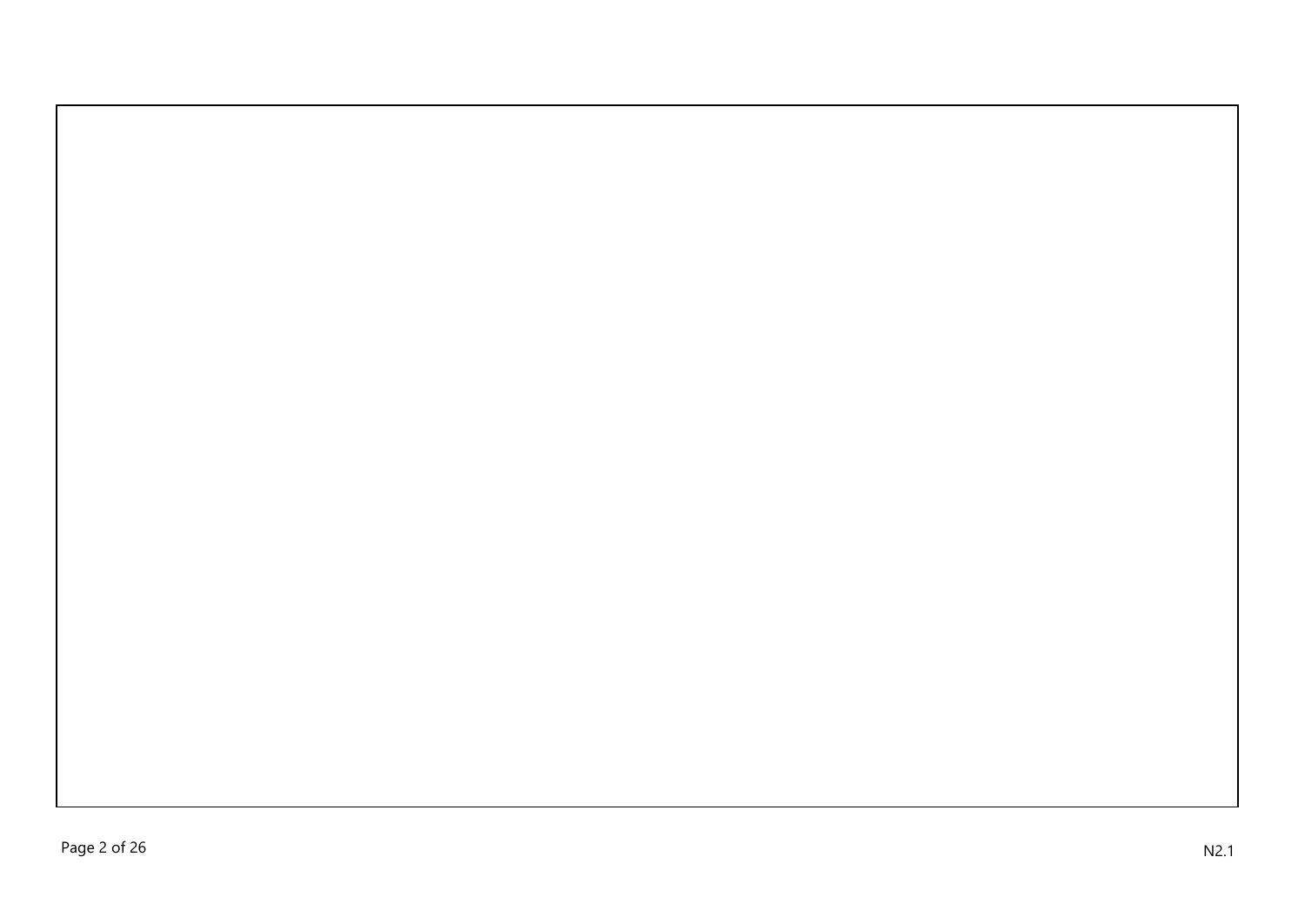| #                        | Island        | House Name      | Name                      | Sex | National ID | ، ه ، بر <u>م</u>                          | بىر ھ                            |
|--------------------------|---------------|-----------------|---------------------------|-----|-------------|--------------------------------------------|----------------------------------|
|                          | Th. Vilufushi |                 |                           |     |             |                                            |                                  |
| 1                        | Th. Vilufushi | Aarifaa Manzil  | Usman Ahmed               | M   | A091637     | ۇ برۇ ئەندى <sub>م</sub> ۇ                 | وه ده ده دو                      |
| $\overline{2}$           | Th. Vilufushi | Aarifaa Manzil  | Moosa Naseeh              | M   | A091638     | ئەبرۇ ئەش <sub>كى</sub> رى                 | جو سے مسلم میں میرے<br>          |
| 3                        | Th. Vilufushi | Aarifaa Manzil  | Arifa Zakariyya           | F   | A091643     | ۇ <i>برۇ ئە</i> شمى ب                      | ومجرق تم معرور                   |
| $\overline{\mathcal{L}}$ | Th. Vilufushi | Aarifaa Manzil  | Haleema Naseeha           | F   | A091644     | ۇ برۇ ئەش <sub>كى</sub> ر                  | <i>ړُوٍوَ ترَبېدُ</i>            |
| 5                        | Th. Vilufushi | Aarifaa Manzil  | Mariyath Rinaza           | F   | A091645     | <br>  ئەبرۇ ئەنگى <sub>م</sub> ى           | ۇ برېزۇ بېرىترى                  |
| 6                        | Th. Vilufushi | Aarifaa Manzil  | Rugiyya Nasheeda          | F   | A091960     | ۇ <i>برۇ دى</i> مبر ئ                      | برتوره كرشيقر                    |
| $\overline{7}$           | Th. Vilufushi | Aarifaa Manzil  | Mohamed Naseem            | M   | A144893     | ۇ برۇ ئەندى <sub>م</sub> ئە                | ورەرو شەر                        |
| $\overline{8}$           | Th. Vilufushi | Ablagheege      | Wafira Ahmed              | F   | A055628     | رە دۇر ئ                                   | ۇربۇ مەددىر                      |
| $ 9\rangle$              | Th. Vilufushi | Ablagheege      | Fazna Mohamed             | F   | A091420     | رە ئەزىر<br>مەھىرى <sub>س</sub> ى          | ره شهر در د                      |
| 10                       | Th. Vilufushi | Ablagheege      | Mariyam Fazhaa Mohamed    | F   | A091423     | رە ر<br>مەخ ئ <sub>ىر</sub> ى              | נסנס נסי כנסנכ<br>כמחב צאז בגהבת |
| 11                       | Th. Vilufushi | Ablagheege      | Mohamed Ali               | M   | A091424     | رە دۇر ئ                                   | دره دو کرم                       |
| 12                       | Th. Vilufushi | Ablagheege      | Fathmath Neeza Naeem      | F   | A151843     | رەر<br>مەخ ئەر                             | توجوجة سنة سَمِيرة               |
| $ 13\rangle$             | Th. Vilufushi | Alex            | Fathimath Moosa           | F   | A091634     | ې ده ده<br>مرکز <i>م</i> ش                 | و ده دره ب                       |
| 14                       | Th. Vilufushi | Alhivilla ge    | Mohamed Majudhaan Ibrahim | M   | A160227     | ر<br>د د د د د د                           | ورەرو رەپرە مەئرو                |
| 15                       | Th. Vilufushi | Anbugasdhoshuge | Mohamed Latheef           | M   | A056851     | ر سرچ ر ه پو د پ<br>پرسرچي سستوسري         | ورورو كبور                       |
| 16                       | Th. Vilufushi | Asfaa Manzil    | Mariyam Azleefa           | F   | A072646     | ىر 2 <i>مۇ خەنتى</i> بۇ                    | د ەرە بەھ دۇ                     |
| 17                       | Th. Vilufushi | Asfaa Manzil    | Khadeeja Asifa            | F   | A091365     | ىز س <sub>ى</sub> ۋىز ش <sub>ى</sub> بى ئى | تزمريح كمال بروگر                |
| 18                       | Th. Vilufushi | Asfaa Manzil    | Hussain Ahmed             | M   | A091611     | ىز س <sub>ى</sub> ۋىز ش <sub>ى</sub> بى ئى | جسكر شرور ورود                   |
| 19                       | Th. Vilufushi | Asfaa Manzil    | Siththi                   | F   | A091612     | ىز س <sub>ى</sub> ۋىز ش <sub>ى</sub> بى ئى | سودهو                            |
| 20                       | Th. Vilufushi | Asfaa Manzil    | Fathimath Areefa          | F   | A091615     | ىر مەمۇرىمىي بىر                           | وٌوِدَهُ مَبِروٌ                 |
| 21                       | Th. Vilufushi | Asfaa Manzil    | Rugiyya Ashfa             | F   | A286959     | ىز سىز ئەسىم بىر                           | برتوماته كالمشوش                 |
| 22                       | Th. Vilufushi | Asfaa Manzil    | Aleef Hussain             | M   | A286960     | ر مور و مربو د                             | ړېږو پر شهر شر                   |
| 23                       | Th. Vilufushi | Asrafeege       | Mohamed Zakee             | M   | A091192     | ىز س <sup>ە</sup> ئىزى <sub>ر</sub> ئ      | ورەروبر س                        |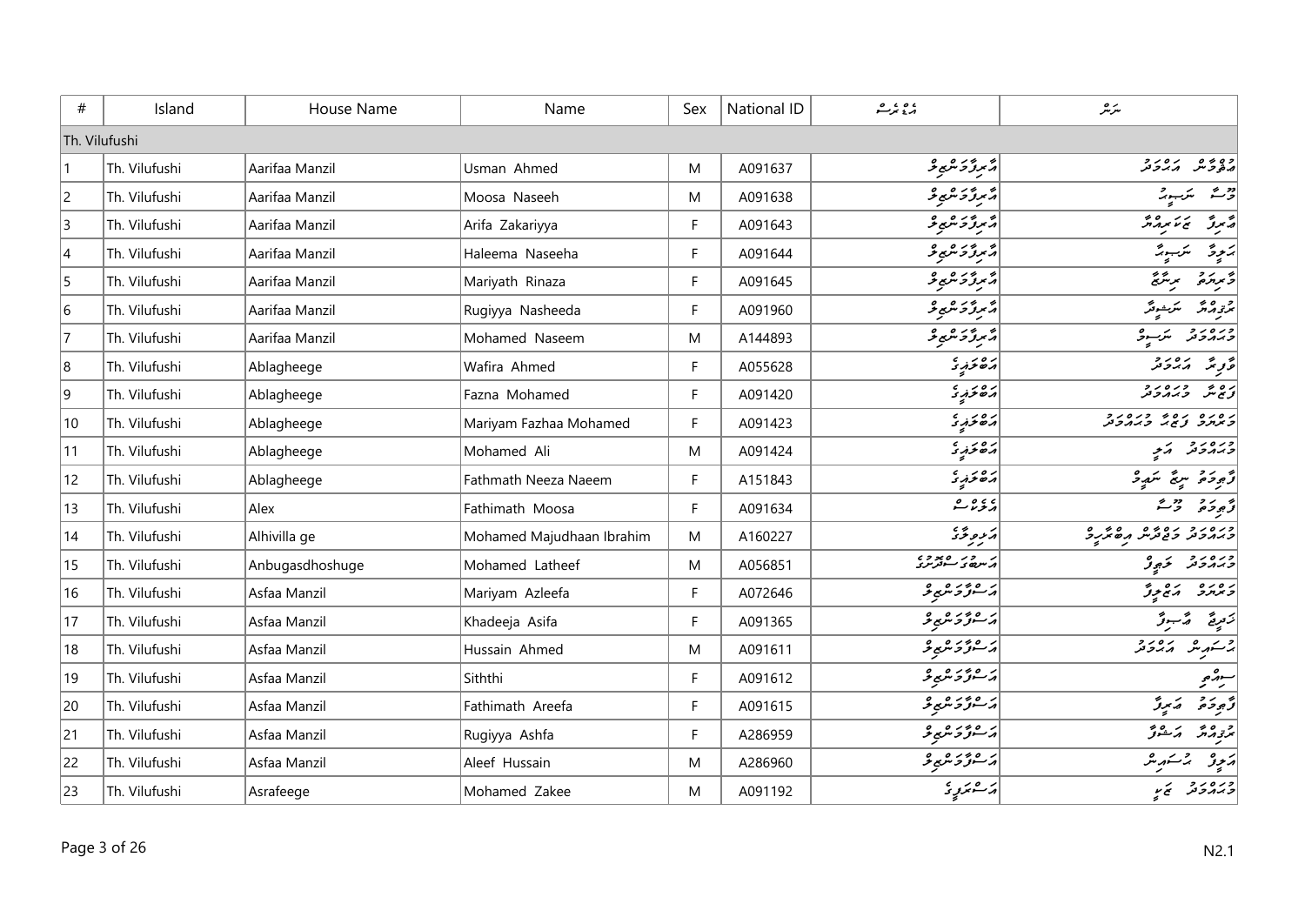| 24 | Th. Vilufushi | Asrafeege    | Khadeeja Sana               | F         | A284223 | لەسشىمرىي                     | ك <sup>ى</sup> مېڭىسىسىگىرىگە ئىستىكى كەشكەتلىكى كەشكەتلىكى كەشكەتلىكى كەشكەتلىكى كەشكەتلىكى بۇ كەشكەتلىكى كەشكەتلىكى بۇ<br>مەمۇرىي كەنتىكى كەشكەتلىكى كەشكەتلىكى كەشكەتلىكى كەشكەتلىكى كەنتى كەنتىكەت كەنتىكەت كەشكەتلىكى كەنتى كەنتىكەتل                                      |
|----|---------------|--------------|-----------------------------|-----------|---------|-------------------------------|---------------------------------------------------------------------------------------------------------------------------------------------------------------------------------------------------------------------------------------------------------------------------------|
| 25 | Th. Vilufushi | Asrafeege    | Fathmath Sharuma            | F         | A284412 | ىر شەنىزى <sub>ر</sub> ئ      | أوجوحه شورو                                                                                                                                                                                                                                                                     |
| 26 | Th. Vilufushi | Asseyri      | Moosa Usthaz                | M         | A091639 | لئەرىئىمىر                    | ود مع وه وه وه و                                                                                                                                                                                                                                                                |
| 27 | Th. Vilufushi | Asseyri      | Rugiyya Suzaana             | F         | A091640 | لئەرىئىمىر                    | تر <sub>ۇ</sub> مۇ سوپ <sub>ۇ</sub> سۇ                                                                                                                                                                                                                                          |
| 28 | Th. Vilufushi | Asseyri      | Hawwa Shifana               | F         | A091642 | لره يهمبر                     | رە بە ئىبۇ ئىر<br>بەر ئەر ئىس                                                                                                                                                                                                                                                   |
| 29 | Th. Vilufushi | Asseyri      | Usman Sulaiman              | ${\sf M}$ | A091646 | لره يهمر                      | وەم ئەر ئۇرۇش                                                                                                                                                                                                                                                                   |
| 30 | Th. Vilufushi | Asseyri      | Fathimath Sufaana           | F         | A252607 | لره يهمبر                     | ژ <sub>بوخو</sub> خۇنئر                                                                                                                                                                                                                                                         |
| 31 | Th. Vilufushi | Athamaage    | Ibrahim Luthufy             | M         | A051581 | ر ر د د<br>پره <del>د</del> د | أرە ئۆر ئىسىم                                                                                                                                                                                                                                                                   |
| 32 | Th. Vilufushi | Athireege    | Hawwa Ahmed                 | F         | A091430 | لأحومونكه                     | رەپ رەرد<br>پەرى مەرجىر                                                                                                                                                                                                                                                         |
| 33 | Th. Vilufushi | Athireege    | Ibrahim Zaheen              | ${\sf M}$ | A144465 | <br>  مەھوىيو ئە              | أرە ئۆر ئىس ئى                                                                                                                                                                                                                                                                  |
| 34 | Th. Vilufushi | Athireege    | Abdulla Zaihaan             | M         | A248397 | رسموسيرنج                     | برە دالله تم برگه                                                                                                                                                                                                                                                               |
| 35 | Th. Vilufushi | Athireege    | Mohamed Raidh Riyaz         | M         | A248399 | <br>  د حو مو د               | כנפנים האית תואים                                                                                                                                                                                                                                                               |
| 36 | Th. Vilufushi | Athireege    | Rugiyya Suja aa             | F         | A284868 | رسم میری                      | $\begin{array}{cc} \begin{array}{ccc} \mathbf{1} & \mathbf{1} & \mathbf{1} & \mathbf{1} \\ \mathbf{1} & \mathbf{1} & \mathbf{1} & \mathbf{1} \\ \mathbf{1} & \mathbf{1} & \mathbf{1} & \mathbf{1} \\ \mathbf{1} & \mathbf{1} & \mathbf{1} & \mathbf{1} \end{array} \end{array}$ |
| 37 | Th. Vilufushi | Azumu        | Waseema Abdul Gadir         | F         | A091508 | بر و و<br>پرسمي تر            | د سوځ ده ده وه پورځ<br>و سوځ د هغه د د تورند                                                                                                                                                                                                                                    |
| 38 | Th. Vilufushi | Azumu        | Gasim Nisham                | M         | A311092 | بر و و<br>پرسمي تر            | تۇسىرى سرىشكى<br>                                                                                                                                                                                                                                                               |
| 39 | Th. Vilufushi | Bahaaruge    | Fathimath Marujanaa         | F         | A073932 | ر پر و ،<br>ن <i>ن</i> تر د   | ومرد رودير                                                                                                                                                                                                                                                                      |
| 40 | Th. Vilufushi | Basaraa      | Adam Shiham                 | M         | A058702 | ە ئەبۇ                        | أردره بشورصي                                                                                                                                                                                                                                                                    |
| 41 | Th. Vilufushi | Basaraa      | Mareena Mohamed             | F         | A091565 | ەسەئەتر                       | كە ئەرەر ئەر                                                                                                                                                                                                                                                                    |
| 42 | Th. Vilufushi | Basaraa      | Fathimath Shaheeba          | F         | A113993 | ەسەئىر                        | وحودة يندرة                                                                                                                                                                                                                                                                     |
| 43 | Th. Vilufushi | Basaraa      | Hussain Abdul Salam Adam    | M         | A152393 | ەسەئىر                        |                                                                                                                                                                                                                                                                                 |
| 44 | Th. Vilufushi | Basaraa      | Aishath Shahuba Adam Shiham | F         | A248393 | ەئەيىتە                       | د.<br>د د خوم خوره د ترو خوره                                                                                                                                                                                                                                                   |
| 45 | Th. Vilufushi | Basaraa      | Saifulla Adam Shiham        | M         | A248396 | ئەسە ئە                       | سَمَرِ وَ اللّهَ مُرْمَرْدَ حَدِثَرْدَ                                                                                                                                                                                                                                          |
| 46 | Th. Vilufushi | Beach Heaven | Guraisha Hassan             | F         | A091626 | ھەممەرچە تەر                  | قى ئىرمەڭ بەسكەش                                                                                                                                                                                                                                                                |
| 47 | Th. Vilufushi | Beach Heaven | Mariyam Mohamed             | F         | A091627 | پەنزىر بىر                    | נסנס כנסנב<br>כמונכ כממכנ                                                                                                                                                                                                                                                       |
| 48 | Th. Vilufushi | Beach Heaven | Aishath Shafana             | F         | A091628 | په ده ده مر                   | مەر ئىكتى ئىستىر ئىگر                                                                                                                                                                                                                                                           |
| 49 | Th. Vilufushi | Beach Heaven | Mohamed Saeedh              | ${\sf M}$ | A091629 | مەممى مىر مىر<br>  مەممى مىر  | ورەرو سەر                                                                                                                                                                                                                                                                       |
|    |               |              |                             |           |         |                               |                                                                                                                                                                                                                                                                                 |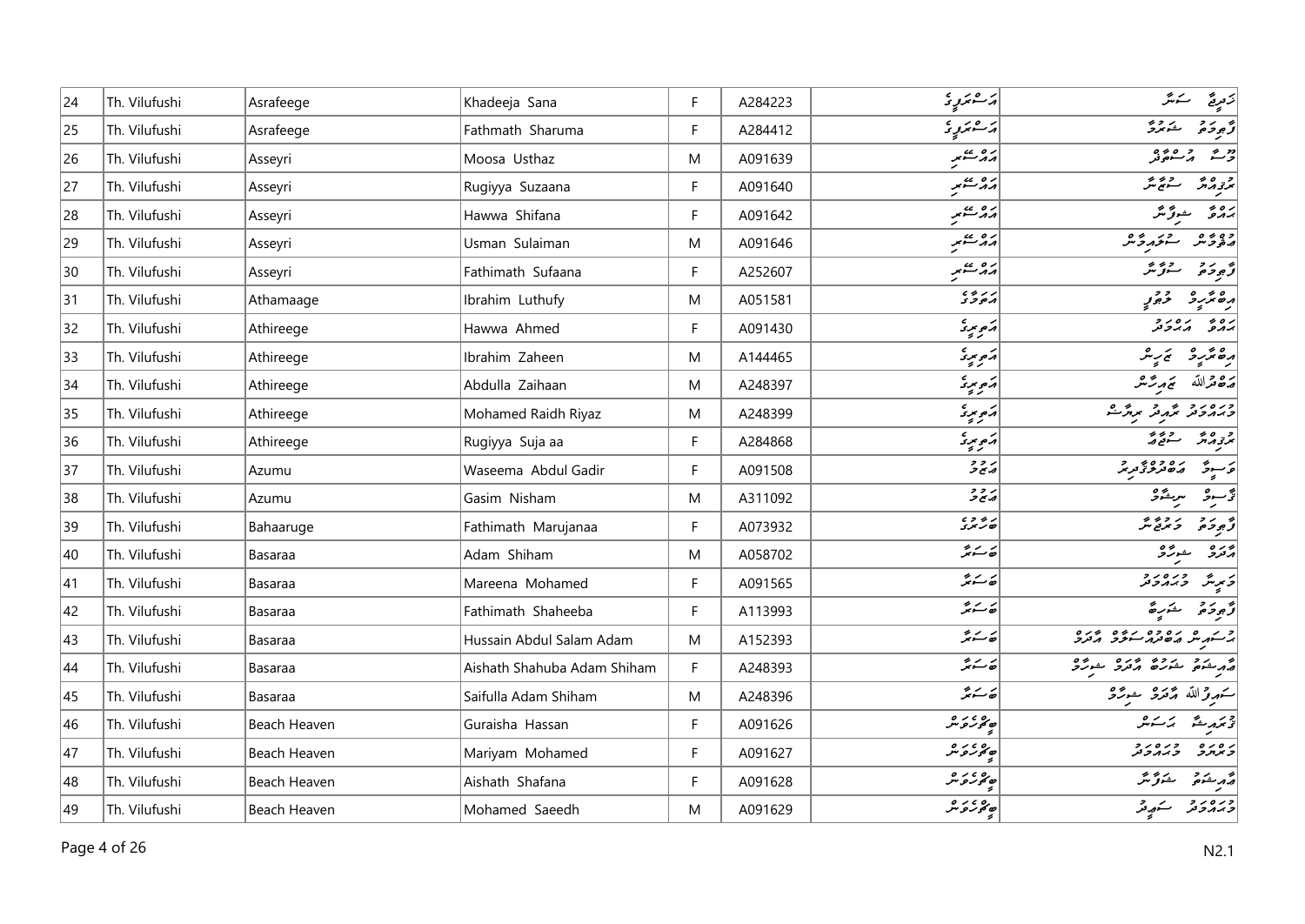| 50 | Th. Vilufushi | Beach Heaven    | Hussain Shahumee    | M  | A286986 | ئەممەر ئەرگە<br> -                        |                                                                |
|----|---------------|-----------------|---------------------|----|---------|-------------------------------------------|----------------------------------------------------------------|
| 51 | Th. Vilufushi | Beach Heaven    | Sathia Saeedh       | F. | A286987 | پەيمەر ئەر                                |                                                                |
| 52 | Th. Vilufushi | <b>Blue Sun</b> | Moosa Nooh          | M  | A073328 | پوچ مەھر                                  |                                                                |
| 53 | Th. Vilufushi | <b>Blue Sun</b> | Siththi             | F  | A126200 | ە دەپ ھ                                   | سودھ                                                           |
| 54 | Th. Vilufushi | <b>Blue Sun</b> | Hassan Ismail       | M  | A126208 | ە دەپ ھ                                   | برسكش مسترقية                                                  |
| 55 | Th. Vilufushi | <b>Blue Sun</b> | Mohamed Aril        | M  | A148161 | ەددىرە                                    | ورەرو ئەرب                                                     |
| 56 | Th. Vilufushi | <b>Blue Sun</b> | Aminath Simaanaa    | F  | A286659 | ە دەپ ھ                                   | ومحر يترقم فسيرقش                                              |
| 57 | Th. Vilufushi | <b>Blue Sun</b> | Aishath Shifaana    | F  | A286678 | ە دەپ ھ                                   | ە ئەرىشى ئىسىسى ئىگە<br>مەر                                    |
| 58 | Th. Vilufushi | Bulbulaage      | Ali Mohamed         | M  | A081085 | د ه د د »<br>صوصور                        | أرشح وره رو                                                    |
| 59 | Th. Vilufushi | Bulbulaage      | Fathmath Sahuma     | F. | A091234 | د ه د د »<br>مه نور                       | وتموذة سنرد                                                    |
| 60 | Th. Vilufushi | Bulbulaage      | Aminath Sazna       | F. | A091235 | وه و د »<br><b>ن</b> ه <del>و</del> ن و د | ۇ جەمئە ئەسكە ئىس                                              |
| 61 | Th. Vilufushi | Bulbulaage      | Ibrahim Sahudhaad   | M  | A091236 | و ه و و »<br><b>ت</b> ه نومو د            | دەنۇرۇ سەرتىر                                                  |
| 62 | Th. Vilufushi | Bulbulaage      | Sanfa Mohamed       | F  | A091237 | د ه د د »<br>مه نور                       | ستعلل وره دو                                                   |
| 63 | Th. Vilufushi | Bulbulaage      | Gasim Mohamed       | M  | A091283 | د ه د د »<br>صوصور                        | و دره در در<br>توسره در در                                     |
| 64 | Th. Vilufushi | Bulbulaage      | Shakira Sulaiman    | F  | A286063 | وه و د »<br><b>ن</b> ه <del>و</del> ن و د | شىرىد سىخىردىگ                                                 |
| 65 | Th. Vilufushi | Bulbulaage      | Rugiyya Shukuranaa  | F  | A286084 | و ه و و »<br><b>ت</b> ه نومو د            | و مع دوره و در د                                               |
| 66 | Th. Vilufushi | Bulbulaage      | Ahmed Gaabil        | M  | A286095 | و ه و و »<br><b>ن</b> ه موگور             | رەرو ۋەۋ                                                       |
| 67 | Th. Vilufushi | Bulbulaage      | Ahmed Sameeh        | M  | A286097 | وه و د »<br><b>ه نون</b> نور              | دەرو سەرە                                                      |
| 68 | Th. Vilufushi | Bulbulaage      | Salmaan Sadheef     | M  | A286098 | د ه د د »<br>مه نور                       | كەن ئەردىنى ئەر                                                |
| 69 | Th. Vilufushi | Burunu          | Shahma Ahmed        | F  | A032285 | د د د<br>حامرس                            | أخذرو بره دو                                                   |
| 70 | Th. Vilufushi | Burunu          | Aminath Sazma Ahmed | F  | A032286 | د د د<br>حامرس                            | م و سر د ده د ده د د                                           |
| 71 | Th. Vilufushi | Burunu          | Ahmed Ibrahim       | M  | A033324 | د د د<br>ھىرس                             | أمه ومعد و هندو                                                |
| 72 | Th. Vilufushi | Burunu          | Hassan Adam         | M  | A091216 | د د د<br>ھىرس                             | يرَ سَدَسٌ گَرِ تَعَرَّحَ                                      |
| 73 | Th. Vilufushi | Burunu          | Adam Ibrahim        | M  | A091219 | د د د<br>حامرس                            | وره مصرور                                                      |
| 74 | Th. Vilufushi | <b>Burunu</b>   | Abdulla Sirhan      | M  | A091220 | د د د<br>حرمر                             | رەقداللە سوپرىگە<br>مەھىراللە سوپرىگە<br>جەجەجە سو <i>ئى</i> ھ |
| 75 | Th. Vilufushi | Burunu          | Mahmood Sifan       | M  | A115879 | د د د<br>ھىرس                             |                                                                |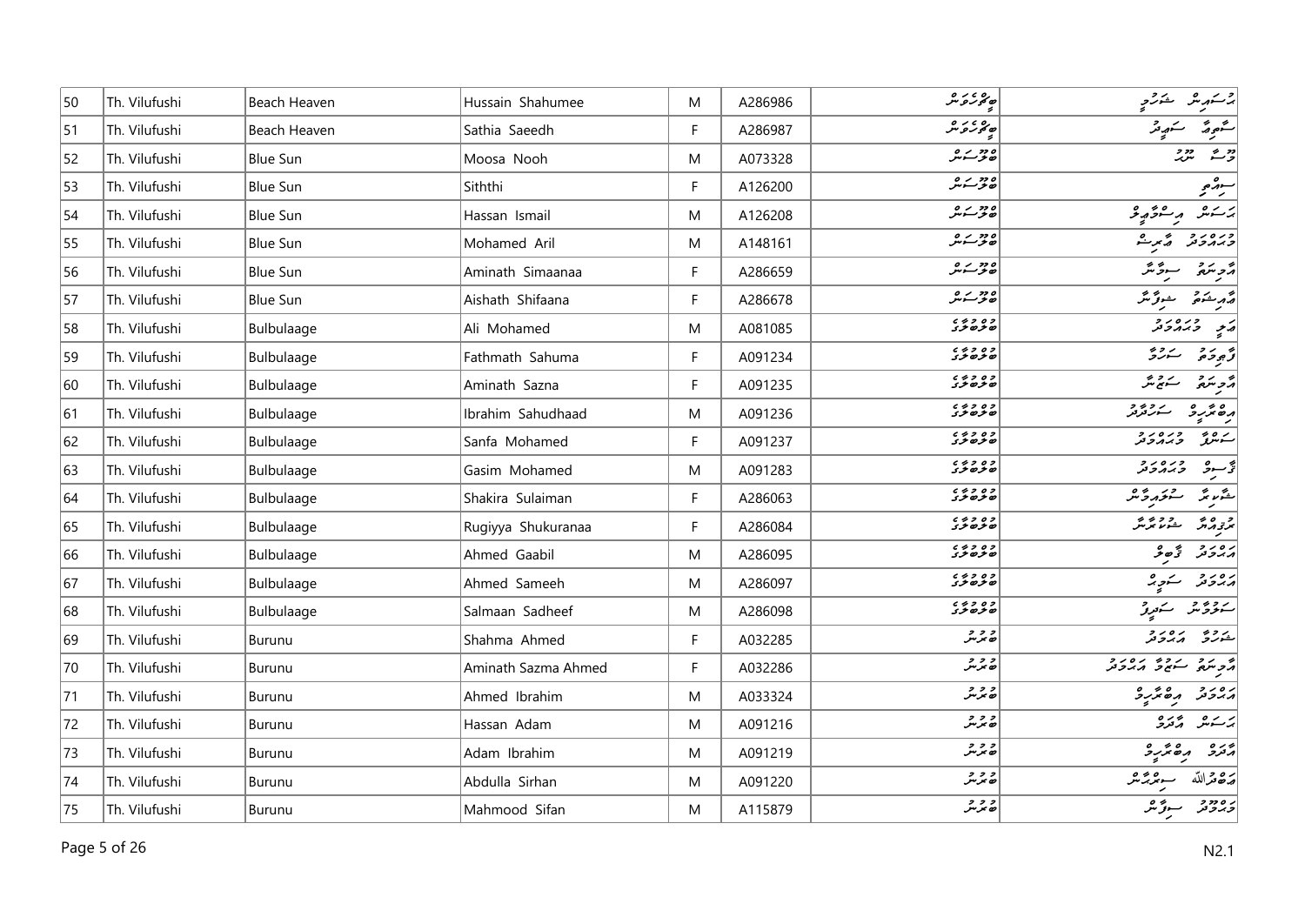| 76           | Th. Vilufushi | Chaandhaneemaage | Ali Zaeem               | ${\sf M}$ | A034627 | ڭۇسترسرچ <sup>ى</sup>                                  | $3.96$ $\frac{1}{3}$                                   |
|--------------|---------------|------------------|-------------------------|-----------|---------|--------------------------------------------------------|--------------------------------------------------------|
| 77           | Th. Vilufushi | Chaandhaneemaage | Aminath Zakariyya       | F         | A091496 | ر<br>گوسوټر سرچ <sub>ک</sub>                           | angli de                                               |
| 78           | Th. Vilufushi | Chanpaapoolge    | Farzaana Mohamed        | F         | A091231 | ر ه پروه ،<br>کاسرو د د                                | ۇ ئەمىچ ئىگە<br>و رە ر د<br><i>د ب</i> رگرىز           |
| 79           | Th. Vilufushi | Chanpaapoolge    | Ahmed Faiz              | M         | A091232 | ر ه ۱۶۶۶ و.<br>مخ <sup>مس</sup> ترترمز د               | بر 2 د حر<br>م <i>ر</i> بر <del>5</del> تر<br>ترٌ مر ح |
| 80           | Th. Vilufushi | Chanpaapoolge    | Zulaikha Abdulla        | F         | A091285 | ړه په ده ه ،<br>کړسرونونو د                            | ەھىراللە<br>ە ئەرگە<br>سى ئىرەرگ                       |
| 81           | Th. Vilufushi | Chanpaapoolge    | Mahumoodh Fathin        | ${\sf M}$ | A286104 | ړه ۱۵۶۶ و  ،<br>کتي سرو پولو و                         | ر دود و گهر ش                                          |
| 82           | Th. Vilufushi | Daisymaage       | Aishath Haseena         | F         | A091503 | پر سور پر ج<br>  پاسم سور سی                           | ۇرىشقى ئەسىنگە                                         |
| 83           | Th. Vilufushi | Daisymaage       | Mariyath Abdul Fathah   | F         | A091504 | )» سرچری<br>  ناسخ تر <sub>ک</sub>                     | a sososos ss                                           |
| 84           | Th. Vilufushi | Daisymaage       | Mariyam Fauziyya        | F         | A091506 | ء سچ پر د<br>  ۽ سچ پر پر                              | במתכ צה בית                                            |
| 85           | Th. Vilufushi | Daisymaage       | Haleema Ahmed           | F         | A091507 | $\begin{bmatrix} 2 & 2 & 2 \\ 3 & 2 & 2 \end{bmatrix}$ | برَوِدَ " درور                                         |
| 86           | Th. Vilufushi | Daisymaage       | Aminath Abdul Fathaah   | F         | A101964 | پی پیچ تر <sub>ک</sub>                                 | ه د د ده ده ده ده و<br>ترد سره پره تروز پروتر          |
| 87           | Th. Vilufushi | Dhekunuge        | Ameena Ismail           | F         | A091209 | ء و و ء<br>تور سری                                     | ړَ <sub>چ</sub> ِسٌ مِ جُمُوَ مُو                      |
| 88           | Th. Vilufushi | Dhekunuge        | Ibrahim Faris           | M         | A091210 | ړ و و ،<br>تور سر <sub>ن</sub> د                       | رەنزىر زىر                                             |
| 89           | Th. Vilufushi | Dhekunuge        | Ahmed Faisal            | ${\sf M}$ | A091212 | ، و و ،<br>تور سری                                     | برەرد تەرب                                             |
| $ 90\rangle$ | Th. Vilufushi | Dhekunuge        | Easa Faseeh             | M         | A091213 | ړ <i>د د</i> ،<br>تر <i>نا</i> مر                      | ارید توسید                                             |
| 91           | Th. Vilufushi | Dhekunuge        | Usman Kamaal            | ${\sf M}$ | A091214 | ړ <i>د د</i> ،<br>تر <i>ماس</i> ر                      | وە بور بەر                                             |
| 92           | Th. Vilufushi | Dhekunuge        | Moosa Faakhiru          | M         | A284496 | ء و و ء<br>تور سری                                     | وحيش وحزير                                             |
| 93           | Th. Vilufushi | Dhilsaadhuge     | Saeeda Abdul Kareem     | F         | A012694 | تر تو ر <sub>شتم</sub> و ۽                             | سکه مده ده ده در د                                     |
| 94           | Th. Vilufushi | Dhilsaadhuge     | Rugiyya Yoosuf          | F         | A091185 | و ه <sup>و و ي</sup>                                   | כ ספי מרבים<br>ת <sub>וצ</sub> ות ותי-ת                |
| 95           | Th. Vilufushi | Dhilsaadhuge     | Haleema Amila           | F         | A091215 | در ه شور و د<br>درنوگونوری                             | يَجِعُ الْمُحِرِّقُ                                    |
| 96           | Th. Vilufushi | Dhilsaadhuge     | Mohamed Adil            | ${\sf M}$ | A125809 | تورڅر شور دی                                           | ورەر د ئەرۋ                                            |
| 97           | Th. Vilufushi | Dhilsaadhuge     | Alima Yoosuf            | F         | A284386 | و ه <sup>و و ي</sup>                                   | دد وه<br>در سور<br>د بورځ<br>ا                         |
| 98           | Th. Vilufushi | Dream            | Adam Samee              | ${\sf M}$ | A010796 | ه<br>٤ سرچ                                             | أروره ستموي                                            |
| 99           | Th. Vilufushi | Dream            | Mariyam Nasreema Ismail | F         | A049258 | ه<br>پاسچه                                             | .<br>כמתב יצי-קיב קי-פקיב                              |
| 100          | Th. Vilufushi | Dream            | Aminath Zirana          | F         | A091351 | ۽ سرچ                                                  | أأديتموه للمحتفظ                                       |
| 101          | Th. Vilufushi | Dream            | Fathimath Shafeena      | F         | A091352 | ه پرچ<br>پاسچ                                          | قرم ديني سنوپٽر                                        |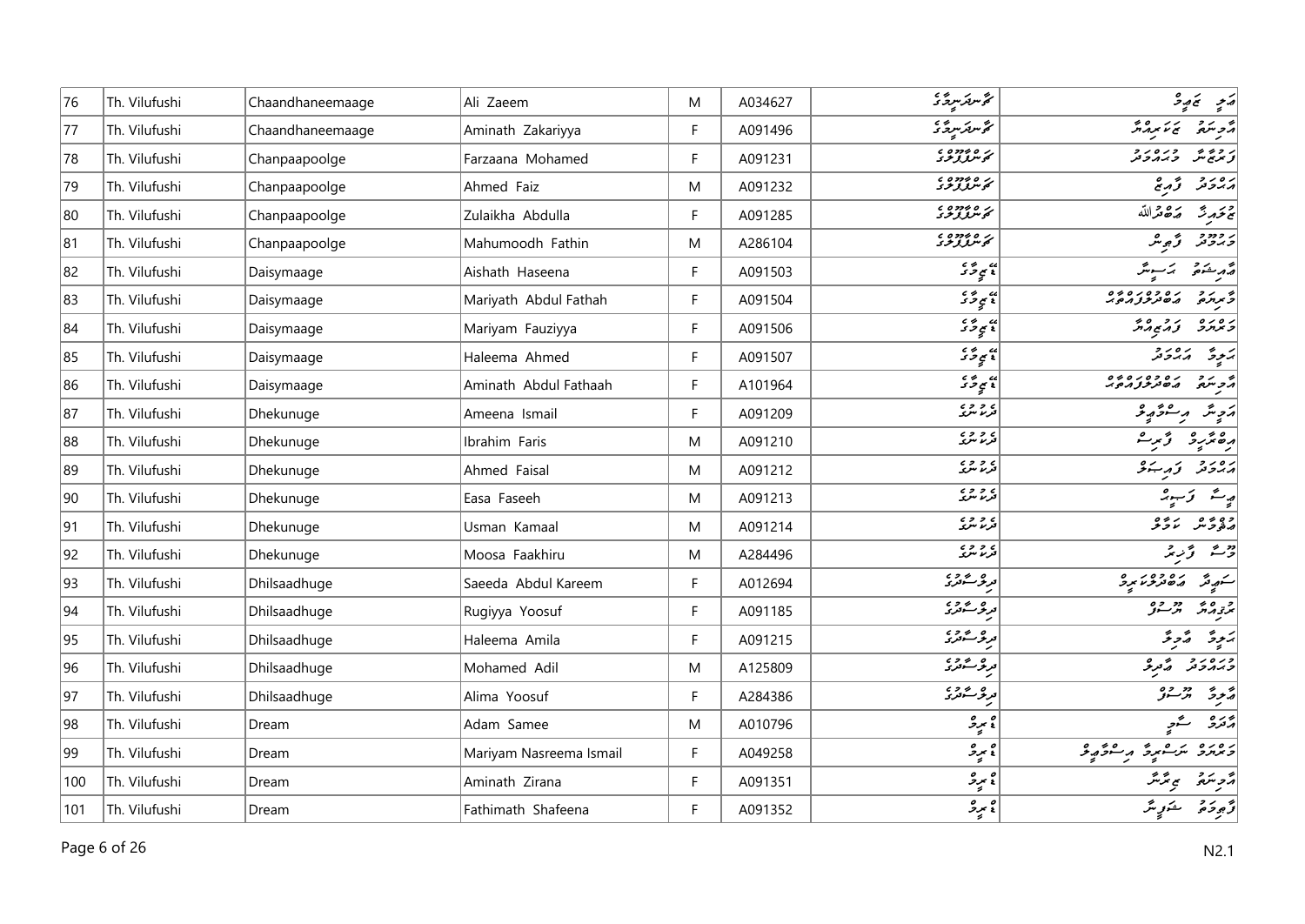| 102 | Th. Vilufushi | Dream          | Mohamed Ahmed Ismail       | M  | A091553 | ء سرچ                           | ورەرو رەرو مەركۇرگو                                             |
|-----|---------------|----------------|----------------------------|----|---------|---------------------------------|-----------------------------------------------------------------|
| 103 | Th. Vilufushi | Dream          | Haleemat Karama            | F  | A091554 | ه پرچ                           | بروزه روو                                                       |
| 104 | Th. Vilufushi | Dream          | Ibrahim Wajeeh             | M  | A093536 | ه<br>پېښې                       | ەر ھەترىر <i>9</i>                                              |
| 105 | Th. Vilufushi | Dream          | Ibrahim Mahroosh Mohamed   | M  | A248550 | ه<br>٤ سرچ                      | ره دو ه دره رو<br>د بر بر شو د بر د تر<br>ە ھەترىرى<br>رەھترىرى |
| 106 | Th. Vilufushi | Dream          | Ibrahim Shaan              | M  | A286709 | ه<br>٤ سرچ                      | رەپرىرە<br>برەپرىرە<br>ے مگر م <i>گر</i>                        |
| 107 | Th. Vilufushi | Dream          | Sahul Ibrahim              | M  | A343031 | ه پرچ                           | سەرىۋ<br>ەرھەترىر <sup>9</sup>                                  |
| 108 | Th. Vilufushi | Eheevaage      | Fathmath Saeedha           | F  | A091436 | ې په په<br>د کړه ی              | ژوځو شهر                                                        |
| 109 | Th. Vilufushi | Eheevaage      | Shihama Adam               | F  | A091438 | ې په په<br>د کړه ک              | $\frac{2}{3}$                                                   |
| 110 | Th. Vilufushi | Eheevaage      | Mohamed Saeed              | M  | A091440 | ې په په<br>د کړه ت              | ورەرو سەرو                                                      |
| 111 | Th. Vilufushi | Eheevaage      | Hathim Mohamed Saeedh      | M  | A248401 | ې په په<br>د کړه ک              | ء و درور و رود                                                  |
| 112 | Th. Vilufushi | Eheevaage      | Ameena Idrees              | F. | A251812 | ې په په<br>د کړه ک              | ړَ په په پرچم پ                                                 |
| 113 | Th. Vilufushi | Eheevaage      | Khadeeja Sinaana           | F  | A285278 | ې په په<br>د کړه ک              | ذَمْرِيحٌ - سِتَرْتَرُ                                          |
| 114 | Th. Vilufushi | Faalandhoshuge | Abdul Raheem Ismail        | M  | A047864 | ء ر ه پر د ،<br>تر تر سربر ر    | גם כם גם ביתיים ביתיים                                          |
| 115 | Th. Vilufushi | Faalandhoshuge | Ismail Ibrahim             | M  | A063327 | ء ر ەير د ،<br>توفرىترىرى       | ر عۇرو رەئرو                                                    |
| 116 | Th. Vilufushi | Faalandhoshuge | Aishath Moosa              | F  | A063328 | ء ر ەيد د ،<br>توخ سرترىرى      | و مرڪبو ويند                                                    |
| 117 | Th. Vilufushi | Faalandhoshuge | Ahmed Ismail               | M  | A091510 | ء ر ه پر د ،<br>تر تر سربر ر    | גפגב גלביב                                                      |
| 118 | Th. Vilufushi | Faalandhoshuge | Aminath Ismail             | F  | A091517 | و ر ه پر د ،<br>تر تر سرتر بر د | ړو شه په سرد پرو                                                |
| 119 | Th. Vilufushi | Faalandhoshuge | Mariyam Ismail             | F. | A091519 | ء ر ه پر د ،<br>تر تر سربر ر    | ر ه ر ه<br><del>د</del> بربرگر<br>ى سەئۇر بو                    |
| 120 | Th. Vilufushi | Faalandhoshuge | Mohamed Ismail             | M  | A091670 | ء ر ەير د ،<br>توفرىترىرى       | مەشتۇمەيۋ<br>و رە ر د<br><i>د بە</i> پەر                        |
| 121 | Th. Vilufushi | Faalandhoshuge | Mahmoodh Mubeen Yousef     | M  | A248423 | ء ر ه پر و ،<br>تر تر سربر ر    | ק סמכ כם הבי מבי הם<br>כמכת כם ית וקי-ית                        |
| 122 | Th. Vilufushi | Faalandhoshuge | Rugiyya Shana Abdul Raheem | F  | A248435 | ء ر ەير د ،<br>تۇخسىرىرى        | د وه شده رودور و<br>مر <sub>ق</sub> مبر شمس ما                  |
| 123 | Th. Vilufushi | Faalandhoshuge | Mohamed Muaan              | M  | A286004 | ء ر ەيد د ،<br>توخ سرترىرى      | כנסנכ כבית                                                      |
| 124 | Th. Vilufushi | Farima         | Fahira Ahmed Rasheed       | F. | A125430 | تزىرىچ                          | وَرِيرٌ 2955 يَرْجُونْزُ                                        |
| 125 | Th. Vilufushi | Fathangumaage  | Ismail Abdulla             | M  | A063995 | ر ر د د د ،<br>زه سد ژ د        | وحدة ويحدث والله                                                |
| 126 | Th. Vilufushi | Fathangumaage  | Ali Abdulla                | M  | A064045 | ر ر<br>زه سر د د د              | أصوب مركوفرالله                                                 |
| 127 | Th. Vilufushi | Fathangumaage  | Sanfa Shaheema             | F. | A091484 | ر ر د د د ،<br>زه سد ژ د        | سەمىر ئىسىر                                                     |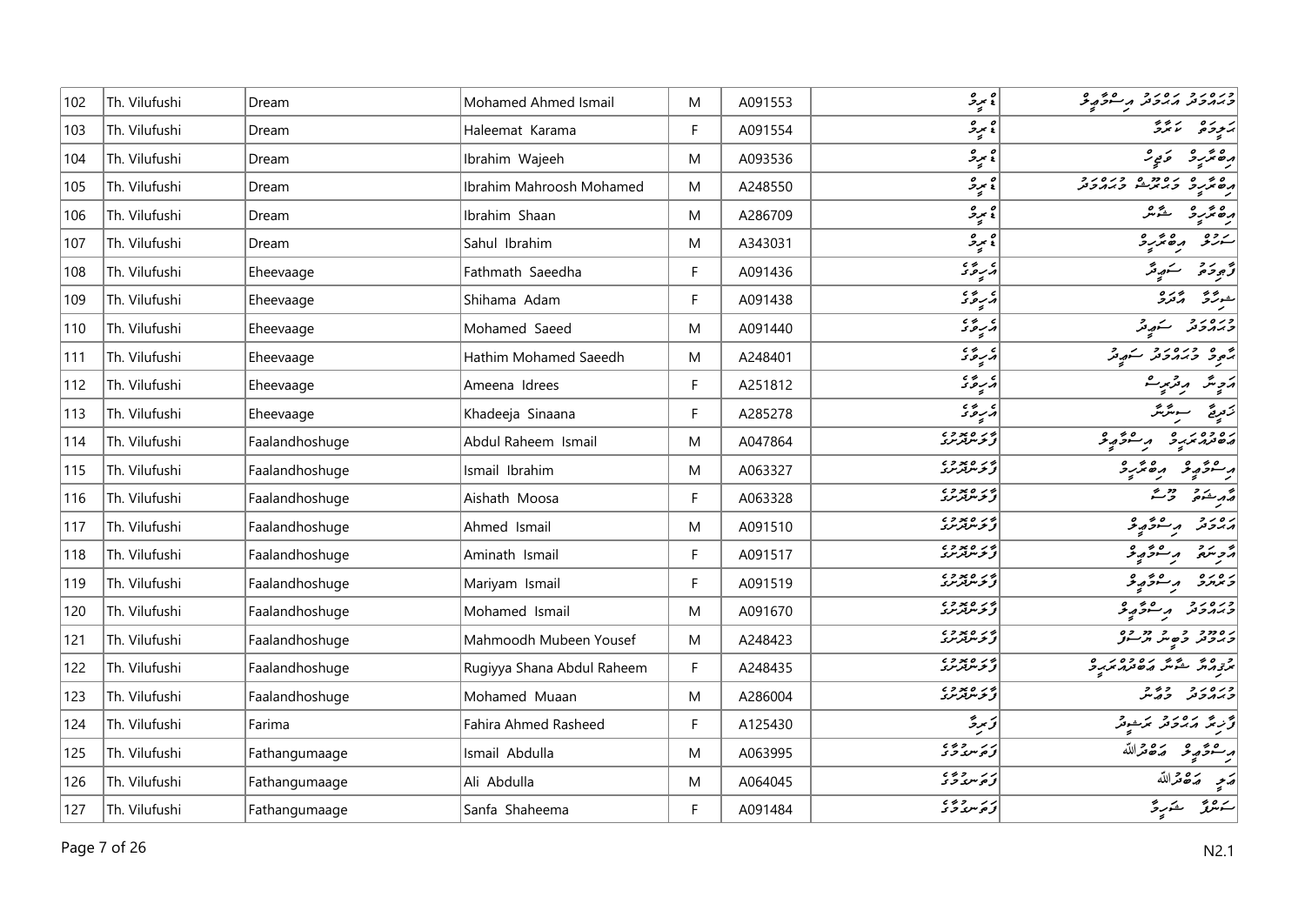| 128 | Th. Vilufushi | Fathangumaage | Mahmoodh Ali       | M           | A285953 | ر ر د و د ،<br>زه سد ژ د          | ئە 22 مە<br>رځيږ                                       |
|-----|---------------|---------------|--------------------|-------------|---------|-----------------------------------|--------------------------------------------------------|
| 129 | Th. Vilufushi | Fathangumaage | Fathimath Ifasha   | F.          | A285954 | ر ر د و و ،<br>توکه سرتی د د      | و بر د<br>اگرېږ ده<br>ەرتۇشە                           |
| 130 | Th. Vilufushi | Fendaage      | Aishath Sehenaz    | F           | A072406 | ې ه دي.<br>نو مرغ ي               | سوريده<br>پ <sup>و</sup> مرشومی<br>مرم                 |
| 131 | Th. Vilufushi | Fendaage      | Fathimath Shifana  | F.          | A072407 | ې ۵ پرې<br>تر مرغ ي               | و څو څخه<br>ىشو <b>ۇ</b> ئىگر                          |
| 132 | Th. Vilufushi | Fendaage      | Sanfa Ahmed        | $\mathsf F$ | A072408 | ې ۵ پرې<br>تر مرغ ي               | سەھەر بەردە                                            |
| 133 | Th. Vilufushi | Fendaage      | Aishath Zaheera    | F           | A087294 | ې و د پ<br>ز سره د                | قهر منتفر تم يرتمر                                     |
| 134 | Th. Vilufushi | Fendaage      | Dhon Siththi       | F           | A091417 | ې و د ،<br>تر سره د               | بر مرد معرض <i>ي</i><br>سنڌ سر                         |
| 135 | Th. Vilufushi | Finifaru      | Ahmed Rauf         | M           | A011651 | و سرتر تر                         | נים ני ניבים<br>הגבע הנדג                              |
| 136 | Th. Vilufushi | Finifaru      | Mariyam Zakariyya  | $\mathsf F$ | A091598 | اوسڈیز<br>پ                       | גפנפ ג'ו בר                                            |
| 137 | Th. Vilufushi | Finifaru      | Mohamed Majdhee    | M           | A248566 | و سوئر تر                         | ورەرو روپر<br>وبەدونر وق                               |
| 138 | Th. Vilufushi | Finifaru      | Zainab Rathia      | F.          | A248567 | و سوئر تر                         | يمرسمة<br>برُّجردٌ                                     |
| 139 | Th. Vilufushi | Finimaage     | Hazama Adam        | F           | A154762 | و سرچ <sup>ء</sup><br>سر          | رَيْحُ شَ<br>په ره<br>د ترو                            |
| 140 | Th. Vilufushi | Fiyaathoshige | Shiyana Easa       | F           | A091191 | و پژ <sub>ه</sub> رسری            | المعترض مي شم                                          |
| 141 | Th. Vilufushi | Flower Meed   | Hashim Safiz       | M           | A091631 | ژېڅو سرچ ؟                        | ر<br>ششوش <mark>ستورند</mark>                          |
| 142 | Th. Vilufushi | Foolhumaage   | Moosa Mueen        | M           | A072421 | دد و بر ر<br>تو نر <del>و</del> ک | $\begin{array}{cc} 2 & 2 & 2 \\ 2 & 2 & 2 \end{array}$ |
| 143 | Th. Vilufushi | Foolhumaage   | Ahmed Wafir        | M           | A072973 | ود و د د ،<br>او د و د            | برەر ئەربر                                             |
| 144 | Th. Vilufushi | Foolhumaage   | Muaviyath Vaail    | M           | A091343 | دد د د د ،<br>تو تر تر ر          | ومصمده عمد                                             |
| 145 | Th. Vilufushi | Foolhumaage   | Afsana Ahmed       | F.          | A091427 | دد و بر ر<br>تو نر <del>و</del> و | ره شه بره رو                                           |
| 146 | Th. Vilufushi | Foolhumaage   | Moosa Wasiq        | M           | A248391 | دد و بر ر<br>تو نر <del>و</del> و | ا تەسىئە ئەھمىي تەرىپى<br>مەسىئە                       |
| 147 | Th. Vilufushi | Foolhumaage   | Mariyam Waashifa   | F           | A284867 | دد و بر ر<br>تو نر <del>و</del> ر | گر شورگر<br>مرگ<br>ر ه ر ه<br>د بربرگ                  |
| 148 | Th. Vilufushi | Fulidhooge    | Khadheeja Ahmed    | F           | A091256 | و دوء<br>تو تو تر د               | برور و<br>  تر ورقح                                    |
| 149 | Th. Vilufushi | Fulidhooge    | Shamla Ahmed       | F           | A091257 | و دوء<br>تو تو تر د               | شەھ بەر دەر                                            |
| 150 | Th. Vilufushi | Fulidhooge    | Moosa Fathuhee     | M           | A091258 | و دور<br>تو تو تر د               | أوقت وكالحي                                            |
| 151 | Th. Vilufushi | Fulidhooge    | Ibrahim Anim       | M           | A097606 | و دوء<br>توموترد                  | وەترىر ئەيرو                                           |
| 152 | Th. Vilufushi | Fulidhooge    | Yaasmeenaa Abdulla | F           | A284248 | د دد ،<br>توموترد                 | ەھقراللە<br>ېژىــ <sup>2</sup> د <sub>ىچە</sub> ستر    |
| 153 | Th. Vilufushi | Funamaage     | Thuththu           | M           | A124332 | د ر د د ،<br>د سر <del>د</del> د  | و ه و<br>حوار حو                                       |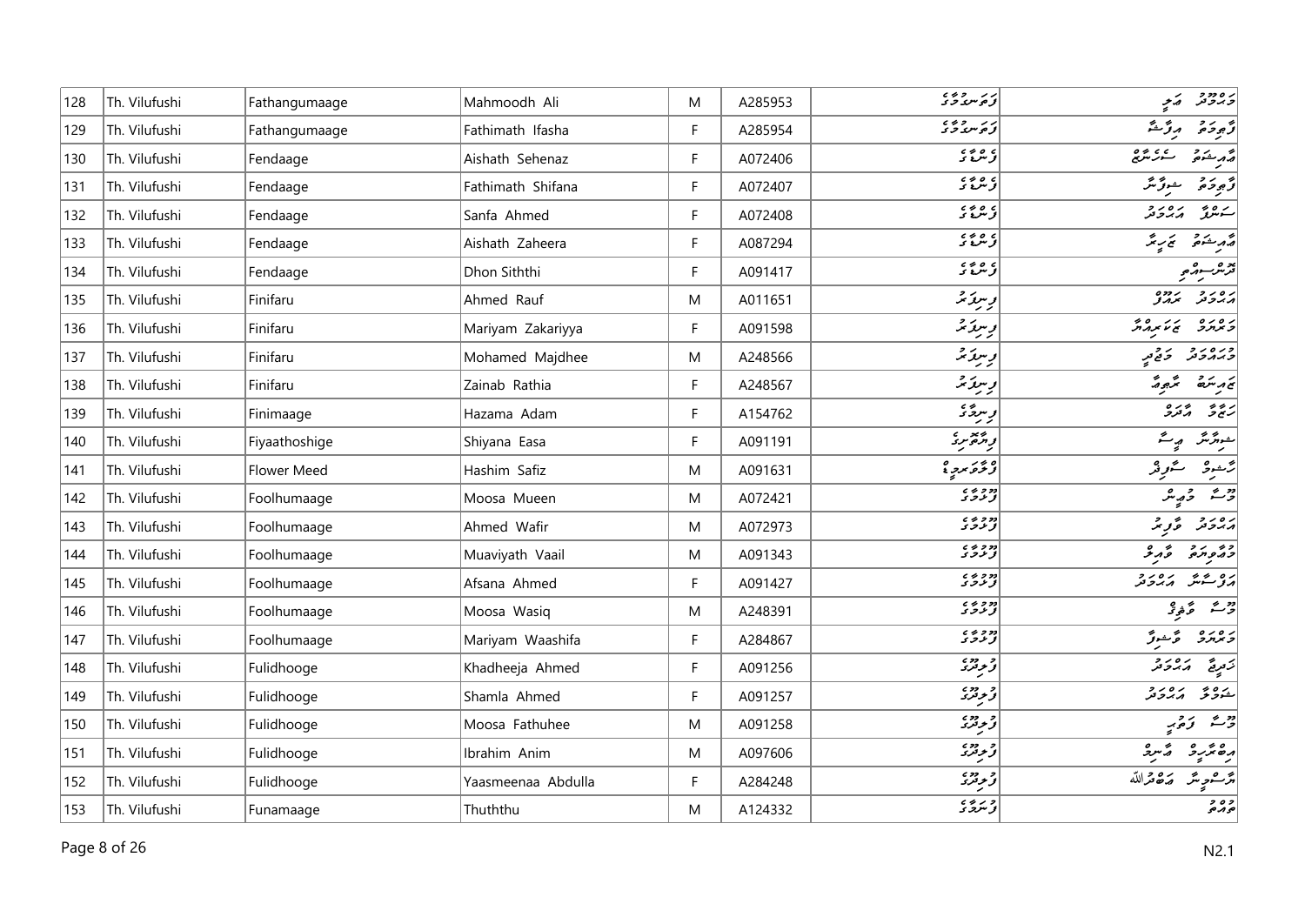| 154 | Th. Vilufushi | Funamaage          | Mohamed Saif Shamoon    | M         | A248497 | و پر پر پر<br>توسر <del>ی</del> ر <sub>ک</sub>          | ورەر د شهرو شوده. د                                 |
|-----|---------------|--------------------|-------------------------|-----------|---------|---------------------------------------------------------|-----------------------------------------------------|
| 155 | Th. Vilufushi | Galbu              | Ali Waheed              | M         | A148387 | ر ه د<br>د <del>گ</del> ره                              | ړې وړي <sub>د</sub>                                 |
| 156 | Th. Vilufushi | Galbu              | Zaneen Hussain          | M         | A154024 | ر ه د<br>د <del>گ</del> ره                              | ىم سرىكر كەسكە بىر                                  |
| 157 | Th. Vilufushi | Galbu              | Adam Waheed             | M         | A284242 | ر ه د<br>د <del>گ</del> ره                              | پر ده کر در<br>مرکزی کو دیگر                        |
| 158 | Th. Vilufushi | Goalhitherege      | Isfa Ismail             | F         | A248382 | ج د ه د د ه<br>د نوج مرد                                | ەرسىق<br>برىشۇرچ                                    |
| 159 | Th. Vilufushi | Goalhitherege      | Isaad Ismail Adam       | M         | A248383 | ج و ۽ ۽ ۽<br>د عرو مرد                                  | ر قوم د قرقر د دره<br>د شور د شرگور د ترد           |
| 160 | Th. Vilufushi | Golden House       | Rafeega Mohamed         | F         | A091522 | ە ە ر ەر د مە                                           | ټرړ ته د د د د                                      |
| 161 | Th. Vilufushi | Golden House       | Ikram Mohamed           | ${\sf M}$ | A091523 | ە مەر مەر جەم<br>ئىسىم ئىر ئەرگە                        | ەر ئەمۇر<br>و ره ر د<br>رنگرونر                     |
| 162 | Th. Vilufushi | Golden House       | Karam Mohamed           | M         | A091527 | ە مەر مەر جەھ<br>ئىسىمە ئىسىر كىرىگ                     | ر پره<br>ما بگرچ<br>ور ەر د<br>تر <i>پر پ</i> ر تر  |
| 163 | Th. Vilufushi | Golden House       | Abidha Mohamed          | F         | A091528 | ە مەر مەر جەھ<br>ئىسىمە ئىسىر كىرىگ                     | و ره ر د<br>تر پر تر تر<br>پر ص <sup>و</sup> ر      |
| 164 | Th. Vilufushi | Golden House       | Kiram Mohamed           | M         | A091529 | ە ە رە روم<br>ئەخرى مىرىر بەر                           | ىرىترى<br>و ره ر د<br><i>د ب</i> رگرفر              |
| 165 | Th. Vilufushi | Green House        | Shahudee Abdul Rasheed  | M         | A058508 | اءِ <sub>موس</sub> ور جا<br>ا <sub>گر موس</sub> ر پر جا | ره وه بر شوتر<br>پر <i>ه تر</i> بر شوتر<br>استرحمته |
| 166 | Th. Vilufushi | Haivakaruge        | Ibrahim Naasih          | M         | A091346 | ئەر <i>ە ئەن</i> ز                                      | ە ھەترىر <sup>ە</sup><br>ىگرىبىدىر                  |
| 167 | Th. Vilufushi | Haivakaruge        | Moosa Fathuhy           | M         | A091455 | ر<br>مەر ئەنىرى                                         | در مع توج <i>و</i> ر<br>اح <sup>ر مع</sup> د توجور  |
| 168 | Th. Vilufushi | Haivakaruge        | Siththi                 | F         | A091456 | ر<br>رکە ئەنىرى                                         | سىۋە                                                |
| 169 | Th. Vilufushi | Haivakaruge        | Hassan Naseeh           | M         | A115576 | ر<br>رکە ئەنىرى                                         | ىزىسكىلى ئىكرىيون                                   |
| 170 | Th. Vilufushi | Haivakaruge        | Mariyam Nuzuha          | F         | A285526 | ر پر ر د ،<br>رَبروَ مَا بوي                            | ر ه ر ه<br><del>ر</del> بربرگ<br>سرچ پر             |
| 171 | Th. Vilufushi | Haivakaruge        | Mohamed Faaidh Fathuhee | M         | A344495 | ر بر بر د ،<br>سرمر تدر                                 | כגמכת צות ציפה                                      |
| 172 | Th. Vilufushi | Haivakaruge        | Ibrahim Irufaan         | M         | A349185 | ر بر بر د ،<br>سره بر بر د                              | رەنزىر رىززىر                                       |
| 173 | Th. Vilufushi | Handhuvaree Manzil | Mariyam Yoosana         | F         | A091308 | كاستركوبي كومنتمو فل                                    | ر ه ر ه<br><del>د</del> بر بر د<br>ەز مەشە          |
| 174 | Th. Vilufushi | Handhuvaree Manzil | Fathmath Moosa          | F         | A091311 | كسرقرقر بالمراقبة                                       | أدُّمُ وحرم الله حراسةُ                             |
| 175 | Th. Vilufushi | Handhuvaree Manzil | Sanfa Hanaau            | F         | A248322 | رَسرتروَ ۽ د شهو و                                      | سەھدىگە<br>ر بود                                    |
| 176 | Th. Vilufushi | Handhuvaree Manzil | Moosa Mohamed           | M         | A286139 | تسترثر وتمبر                                            | ووقع وره د و                                        |
| 177 | Th. Vilufushi | Handhuvaree Manzil | Aminath Hamzaa          | F.        | A286153 | تسترتد وتميو                                            | برونج<br>ړ د سره په                                 |
| 178 | Th. Vilufushi | Handhuvareege      | Rauhiyya Mohamed        | F         | A091310 | ئەسەر ئەسرى                                             | برد ره پو<br>و ر ه ر و<br><i>و پر</i> گرفر          |
| 179 | Th. Vilufushi | Handhuvareege      | Niuma Mohamed           | F         | A157497 | ئەس <sub>ل</sub> ترە ئىرى                               | سرچينې<br>و رە ر د<br>تر پر تر تر                   |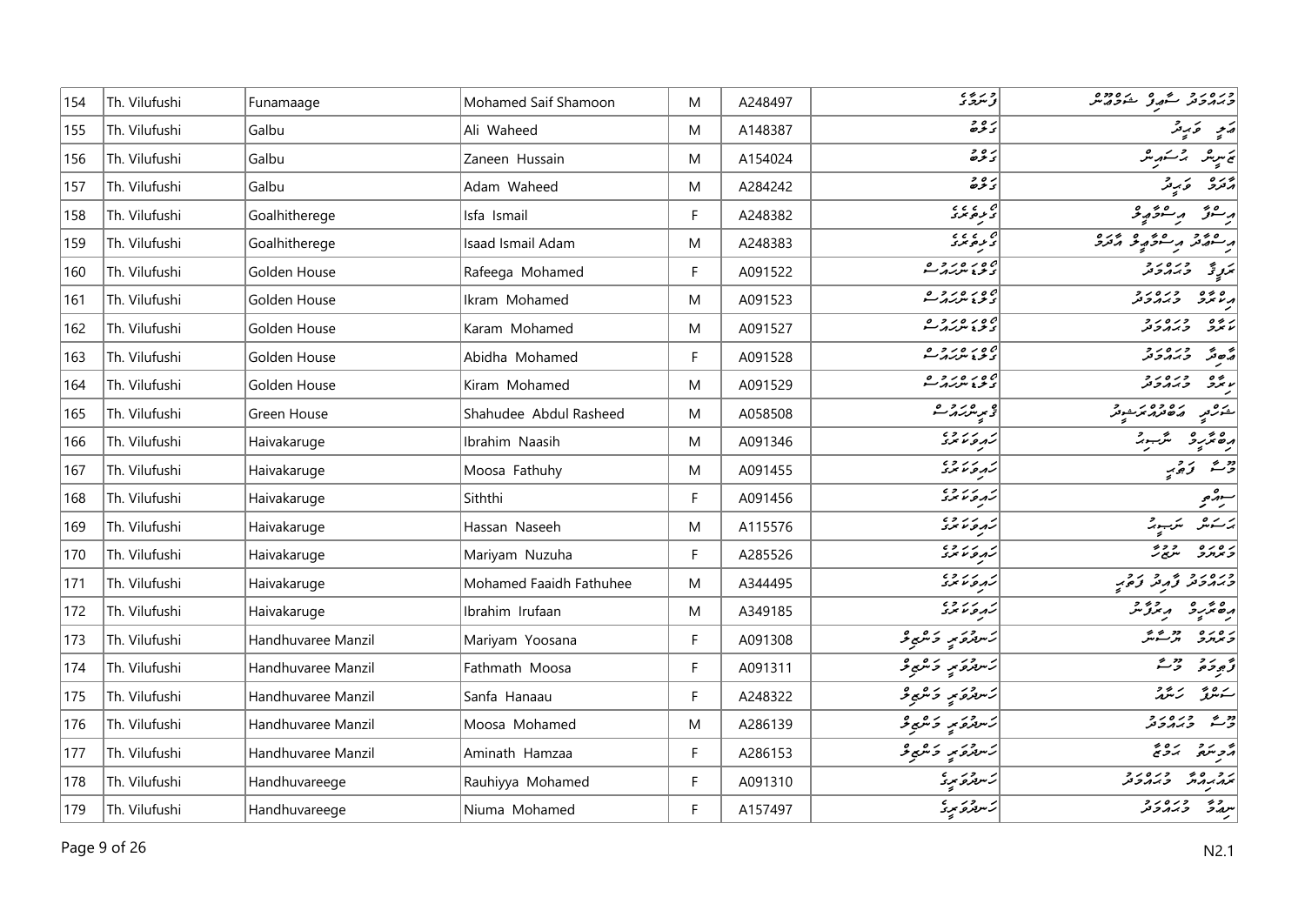| 180 | Th. Vilufushi | Happy Villa     | Fathimath Ibrahim         | F.          | A091521 | ر و و د گر<br>مستقب <sup>ل</sup>      | ە ھەترىر ۋ<br>وحجمج                             |
|-----|---------------|-----------------|---------------------------|-------------|---------|---------------------------------------|-------------------------------------------------|
| 181 | Th. Vilufushi | Happy Villa     | Sulaiman Adam             | M           | A156367 | ر و و د                               | كے دور دى مدىرە                                 |
| 182 | Th. Vilufushi | Happy Villa     | Aminath Ibrahim           | F           | A286025 | ع پ <sub>وجو</sub> مگر<br>            | ەرھەترىر <sup>9</sup><br>أرمز                   |
| 183 | Th. Vilufushi | Havaasa         | Shiuth Ibrahim            | M           | A055946 | رۇشە                                  | ەر ھەترىر 3<br>ر<br>  شود ج<br> <br>  __        |
| 184 | Th. Vilufushi | Haveereege      | Ahmed Sujan               | M           | A093447 | ر<br>سوپېرو                           | رەرد روماھ                                      |
| 185 | Th. Vilufushi | Haveereege      | Suneeza Sulaiman          | F           | A286634 | ر<br>سره ببرد                         | شىرىتى شۇرگە                                    |
| 186 | Th. Vilufushi | Haveereege      | Haleemath Shifna Sulaiman | F           | A286635 | ر<br>سوپېرو                           | <i>ړُودو جوده جوړوه</i>                         |
| 187 | Th. Vilufushi | Haveereege      | Ali Haafiz                | M           | A286636 | ر<br>موسو                             | ە ئۇ ئۇڭ<br>مۇ ئۇنىڭ                            |
| 188 | Th. Vilufushi | Haveereege      | Hafeez Sulaimaan          | M           | A326941 | <br> سرعه مورد                        |                                                 |
| 189 | Th. Vilufushi | Hazaaru Villa   | Khadeeja Shirmeen         | $\mathsf F$ | A091186 | ر پر بر<br>رئي تر <sub>حو</sub> څ     | ر<br>زمړينج<br>حوثري تر                         |
| 190 | Th. Vilufushi | Hazaaru Villa   | Sanfa Naseera             | F           | A091187 | ئەنچ ئۆرۈڭە                           | سەھەتە<br>ىئرسېدىتر                             |
| 191 | Th. Vilufushi | Hazaaru Villa   | Moosa Safaan              | M           | A091196 | ئەتج ئىزە ئەتىر                       | رم پر مرکز میں<br>حراقت میں سکون میں مرکز میں ک |
| 192 | Th. Vilufushi | Hazaaru Villa   | Ibrahim Moosa             | M           | A284418 | رَ پِّ بِرَّہِ بَرَّ                  | و مشر<br>ەرھەترىرى<br>ر                         |
| 193 | Th. Vilufushi | Hazaarumaa Aage | Ameena Sulaiman           | F           | A091462 | ر پر و پر پر<br>ربح بوروړ ی           | <i>ړَ<sub>چ</sub>ِنڈ جوکرو</i> گر               |
| 194 | Th. Vilufushi | Hazaarumaage    | Aishath Anisa             | F           | A056366 | ر ۶ و ۶ ی<br>رسخ بوری                 | ۇرىشكى مەسرىگ                                   |
| 195 | Th. Vilufushi | Hazaarumaage    | Hussain Adeel             | M           | A091487 | ر ۶ و ۶ ه<br>رسخ مور د                | جر ڪمر شهر ڪمبر هو.<br>س                        |
| 196 | Th. Vilufushi | Hazaarumaage    | Sanfa Inasa               | $\mathsf F$ | A091488 | ر پر و پر ی<br>تر بح بوری             | سەھۇر بەيئەشە                                   |
| 197 | Th. Vilufushi | Hazaarumaage    | Ameema Ali                | $\mathsf F$ | A091490 | ر پر و پر ی<br>تر بح بور <del>ی</del> | پر پر پر پر پر                                  |
| 198 | Th. Vilufushi | Hazaarumaage    | Hassan Adlee              | M           | A091491 | ر ۶ و ۶ ی<br>تریخ بوری                | ر سەش ھەممىي                                    |
| 199 | Th. Vilufushi | Hazaarumaage    | Saada Ali                 | $\mathsf F$ | A091492 | ر ۶ و ۶ ی<br>رسخ مرو ی                | ستروش المتعج                                    |
| 200 | Th. Vilufushi | Hazaarumaage    | Ali Ibrahim               | M           | A162744 | ر پر و پر ی<br>تر پنج بوری            | ړنو ره ټرېږ                                     |
| 201 | Th. Vilufushi | Hilihilaage     | Ahmed Hassan              | M           | A055142 | ر و ر و <sup>ه</sup><br>بر بر         | رەرو بەسەر                                      |
| 202 | Th. Vilufushi | Hilihilaage     | Nisha Hassan              | F           | A055253 | ر د رگ <sup>ي</sup><br>ر د رگ         | اسرینڈ کرکٹر<br>ک                               |
| 203 | Th. Vilufushi | Hilihilaage     | Rugiyya Abdul Hakeem      | F           | A091500 | ر ور و <sup>ه</sup><br>ر ر ر          | و وه ده دور و                                   |
| 204 | Th. Vilufushi | Hilihilaage     | Ibrahim Hassan            | M           | A091502 | ار ورځۍ<br><u>در</u>                  | رەپرىر بەسىر                                    |
| 205 | Th. Vilufushi | Hilihilaage     | Rugiyya Imthinan          | F.          | A248419 | ر د ر د د د<br>ر د ر                  |                                                 |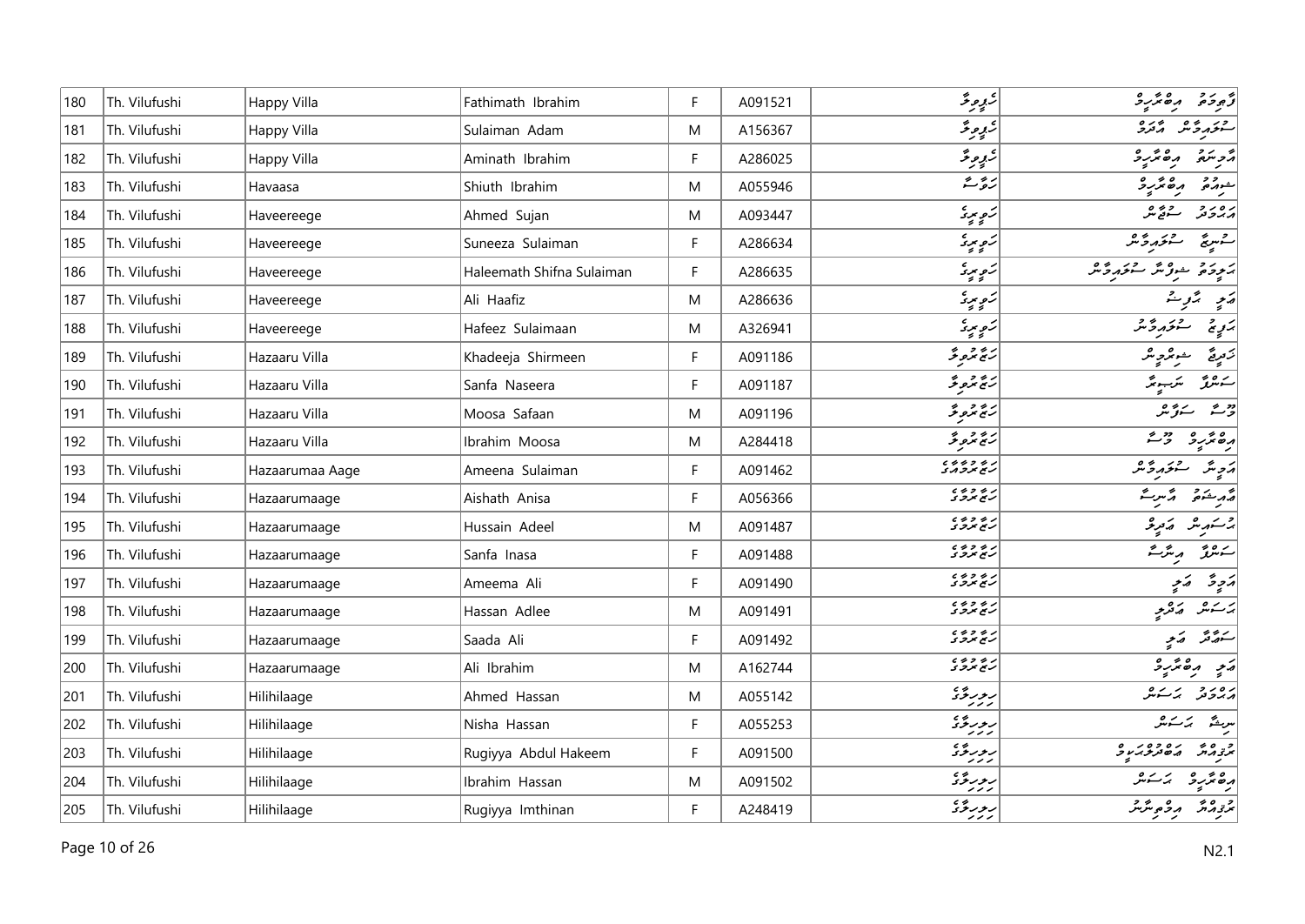| 206 | Th. Vilufushi | Hilihilaage   | Mariyam luthisaam       | F         | A285991 | رىرىدۇ ؟<br>برىرىدۇ ؟                   | ودېموستو<br>ر ه بر ه<br><del>ر</del> بربرگر                                                                                                                                                                                                                                                                                     |
|-----|---------------|---------------|-------------------------|-----------|---------|-----------------------------------------|---------------------------------------------------------------------------------------------------------------------------------------------------------------------------------------------------------------------------------------------------------------------------------------------------------------------------------|
| 207 | Th. Vilufushi | Hilihilaage   | Abdulla Asjam           | M         | A285992 | ر ور ژُءَ<br>بربر                       | ەھىراللە<br>پر ھي ھ                                                                                                                                                                                                                                                                                                             |
| 208 | Th. Vilufushi | Hiyaleege     | Ibrahim Hassan          | M         | A091198 | رېزى <sub>ۋى</sub>                      | رە ئەر ئەسەر                                                                                                                                                                                                                                                                                                                    |
| 209 | Th. Vilufushi | Hiyaleege     | Mariyam khaleela        | F         | A091199 | رېزىر                                   | ر ه ر ه<br><del>ر</del> بربرو<br>تزوٍوٌ                                                                                                                                                                                                                                                                                         |
| 210 | Th. Vilufushi | Hiyaleege     | Hawwa Hassan            | F         | A091200 | رېزېږ <sup>ي</sup>                      | رەپ بەسكىر                                                                                                                                                                                                                                                                                                                      |
| 211 | Th. Vilufushi | Hiyaleege     | Ahmed Haisam            | M         | A120524 | رېزېږ <sup>ي</sup>                      | رەرد ئەرىئى                                                                                                                                                                                                                                                                                                                     |
| 212 | Th. Vilufushi | Hiyaleege     | Fathimath Shaanaz       | F         | A153457 | رېزىپە <sup>ي</sup>                     | ے مگرچ<br>مشر <i>یخ</i><br>ۇ بوخ <sub>ى</sub>                                                                                                                                                                                                                                                                                   |
| 213 | Th. Vilufushi | Hiyaleege     | Mifraah Mahir           | ${\sf M}$ | A248316 | رېزىي <sup>ى</sup>                      | د ژ برٌ برُ<br>تر سر تر                                                                                                                                                                                                                                                                                                         |
| 214 | Th. Vilufushi | Husnuheenaage | Abdulla Hilmy           | M         | A073603 | ر مەش <sub>رىپ</sub> ىدى<br>مەسرىپە     | ة صرالله<br>برقرح                                                                                                                                                                                                                                                                                                               |
| 215 | Th. Vilufushi | Husnuheenaage | Abdulla Ibrahim         | M         | A268821 | ئەسىھەر يى <i>گە</i> كە                 | دە ئەرد<br>برە قرالله                                                                                                                                                                                                                                                                                                           |
| 216 | Th. Vilufushi | Husnuheenaage | Mariyam Shahumaa        | F.        | A285121 | ر مشتر پېژند کې په دې<br>پر سومبر پېژند | شەرج<br>ر ه ر ه<br>د بربرد                                                                                                                                                                                                                                                                                                      |
| 217 | Th. Vilufushi | Husnuheenaage | Haleela Shahuma         | F         | A285122 | <sup>ج</sup> سەمئرىيەتكە                | شەرىخ<br>زَرٍ وَّ                                                                                                                                                                                                                                                                                                               |
| 218 | Th. Vilufushi | Irumatheege   | Siththi                 | F         | A091228 | پر ټر ځو ئو                             | سودھو                                                                                                                                                                                                                                                                                                                           |
| 219 | Th. Vilufushi | Irumatheege   | Mohamed Saabig          | M         | A124280 | <br>  په ټرخ ه <sub>و</sub> ځ           | $\begin{array}{cc} 0 & 0 & 0 & 0 \\ 0 & 0 & 0 & 0 \\ 0 & 0 & 0 & 0 \\ 0 & 0 & 0 & 0 \\ 0 & 0 & 0 & 0 \\ 0 & 0 & 0 & 0 \\ 0 & 0 & 0 & 0 \\ 0 & 0 & 0 & 0 \\ 0 & 0 & 0 & 0 \\ 0 & 0 & 0 & 0 \\ 0 & 0 & 0 & 0 \\ 0 & 0 & 0 & 0 \\ 0 & 0 & 0 & 0 & 0 \\ 0 & 0 & 0 & 0 & 0 \\ 0 & 0 & 0 & 0 & 0 \\ 0 & 0 & 0 & 0 & 0 \\ 0 & 0 & 0 &$ |
| 220 | Th. Vilufushi | Irumatheege   | Ahmed Suhadh            | M         | A248296 | ېر تر <i>دې</i><br>ر                    | ره ر و و و و<br>پررونر سورتر                                                                                                                                                                                                                                                                                                    |
| 221 | Th. Vilufushi | Irumatheege   | Ibrahim Shafiu          | M         | A284150 | پر ټر ځري<br>                           | ەھترىرى ش <i>ۆ</i> رۈ                                                                                                                                                                                                                                                                                                           |
| 222 | Th. Vilufushi | Iruvaige      | Hassan Zareer           | M         | A071255 | و برخور ۽                               | يرسك تجارير                                                                                                                                                                                                                                                                                                                     |
| 223 | Th. Vilufushi | Iruvaige      | Moosa Anwar             | M         | A081718 | وبترعرمر                                | وحث كالمرور                                                                                                                                                                                                                                                                                                                     |
| 224 | Th. Vilufushi | Iruvaige      | Hussain Ismail          | M         | A091243 | وبرءرء                                  | برسكريش وستوكوفح                                                                                                                                                                                                                                                                                                                |
| 225 | Th. Vilufushi | Iruvaige      | Khadheeja Muzna Hussain | F         | A248301 | <br>  په ټرغ پرې                        | تربرة وه شركة بالشريح                                                                                                                                                                                                                                                                                                           |
| 226 | Th. Vilufushi | Iruvaige      | Haleemath Munna Hussain | F         | A248303 | و برغاړ                                 | برود و و و و د د ه                                                                                                                                                                                                                                                                                                              |
| 227 | Th. Vilufushi | Iruvaige      | Fathmath Mihuna Hussain | F         | A248305 | وبرځ د ځ                                | وتجودهم ورثتر برسكرتك                                                                                                                                                                                                                                                                                                           |
| 228 | Th. Vilufushi | Iruvaige      | Yoosuf Haanee           | M         | A284180 | د بره در <sup>ج</sup>                   | در ده شهر<br>مرسوفر شهر                                                                                                                                                                                                                                                                                                         |
| 229 | Th. Vilufushi | Iruvaige      | Fathimath Musfira Moosa | F         | A284855 | و برخور ۽                               | و دو وه وشو «م                                                                                                                                                                                                                                                                                                                  |
| 230 | Th. Vilufushi | Janbuge       | Masood Afeef            | M         | A091446 | ر و و ء<br>قع سر <i>ه د</i>             | ב פמיק ה <sub>בל</sub>                                                                                                                                                                                                                                                                                                          |
| 231 | Th. Vilufushi | Janbuge       | Afeef Umar              | M         | A091447 | ر ۵ ۶ ء<br>قع سر <del>ھ</del> ت         | أمروه ورو                                                                                                                                                                                                                                                                                                                       |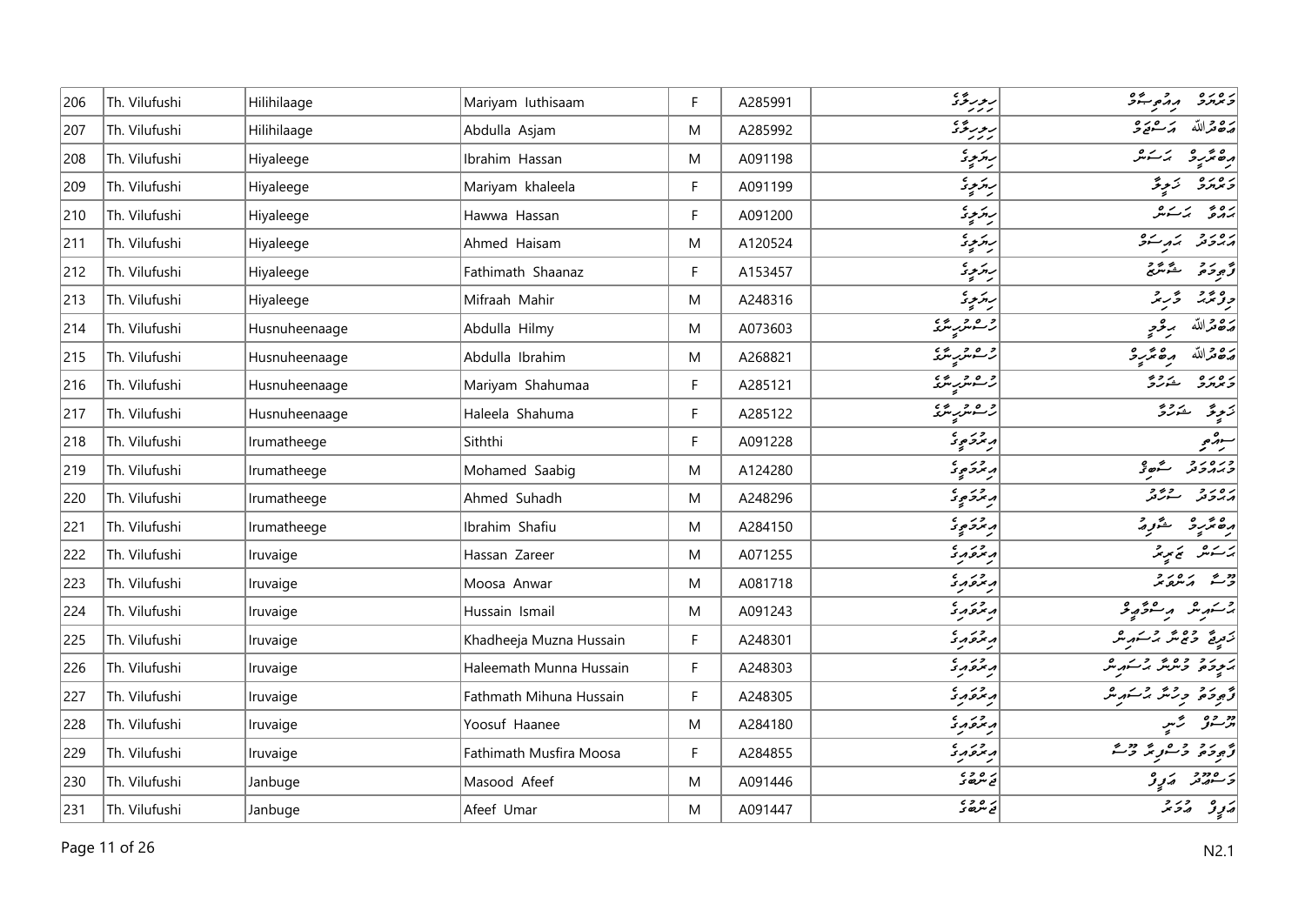| 232 | Th. Vilufushi | Janbuge      | Moosa Zaamil        | ${\sf M}$ | A091449 | ر ه و ء<br> قع سرچ <sub>ک</sub>       | ارسته م <sub>جم</sub> ور                  |
|-----|---------------|--------------|---------------------|-----------|---------|---------------------------------------|-------------------------------------------|
| 233 | Th. Vilufushi | Janbuge      | Hussain Zameer      | ${\sf M}$ | A094215 | ر ۵ ۶ ء<br>قع سر <i>ھ ی</i>           | 2سەرىكە سەرىكە                            |
| 234 | Th. Vilufushi | Janbuge      | Aishath Aafee       | F         | A285312 | ر ۵ ۶ ء<br>قع سر <i>ھ ی</i>           | أوم شوه وتو                               |
| 235 | Th. Vilufushi | Kanbilige    | Mohamed Baseer      | M         | A085392 | ما سرچ مور                            | $\frac{2}{3}$                             |
| 236 | Th. Vilufushi | Kanbilige    | Gaasim Adam         | M         | A085397 |                                       | تخ سوفر محمدة                             |
| 237 | Th. Vilufushi | Kanbilige    | Abdulla Adam        | ${\sf M}$ | A085400 | پر سرچ مو ی<br>  پر سرچ مو ی          | مَدْهِ مِنْ اللَّهُ مُرْمَّدِرْ           |
| 238 | Th. Vilufushi | Kanbilige    | Aishath Baseera     | F         | A090109 | ر<br>ماسرچونی                         | وكرشكم كأسوش                              |
| 239 | Th. Vilufushi | Kanbilige    | Adam Ahmed          | ${\sf M}$ | A090110 | ا پر سرچ مو د<br>مسرچ مو د            | وره رورد                                  |
| 240 | Th. Vilufushi | Kanbilige    | Haleema Saniyya     | F         | A090111 |                                       | رَ <sub>وِد</sub> َّ سَس <i>رد</i> ُ      |
| 241 | Th. Vilufushi | Kanbilige    | Baheej Mohamed      | ${\sf M}$ | A285517 | ر<br>ما سرچ ور                        | كارد ورەرد                                |
| 242 | Th. Vilufushi | Kandunooge   | Muaviyath Asif      | M         | A091368 | ر سرچ دد پر<br>ما سرچ سرب             | במקום מהקר                                |
| 243 | Th. Vilufushi | Kandunooge   | Siththi             | F         | A091647 | پر سرچ ود پر<br>ما سرچ سربر           | سوړې                                      |
| 244 | Th. Vilufushi | Kandunooge   | Hussain Afeef       | M         | A091648 | بر سرچ ود ،<br>بر سرچ مبری            | جاسكر شكر وكالمحافية                      |
| 245 | Th. Vilufushi | Kandunooge   | Aishath Shauna      | F         | A091650 | پر سرچ دوي<br>موسوع سري               | د در در در در در در مر<br>مرکز در مشور سو |
| 246 | Th. Vilufushi | Kandunooge   | Khadheeja Afnan     | F         | A248585 | ر دوه د<br>ما سره سرد                 | زَمِيعٌ    پَرُوْ بَرُمْر                 |
| 247 | Th. Vilufushi | Kandunooge   | Saina Afeef         | F         | A287075 | ر سرچ دور<br>ما سرچ سرب               | لشريئر الكويى                             |
| 248 | Th. Vilufushi | Kandunooge   | Mariyam Saufaa      | F         | A287076 | ر دوه د<br>ما سره سرد                 | ره ره دود                                 |
| 249 | Th. Vilufushi | Kaunige      | Ali Mohamed         | M         | A091458 | تذمريح                                | أثمر ورەرو                                |
| 250 | Th. Vilufushi | Kaunige      | Shahdhiyya Yoosuf   | F         | A091461 | مذهبية                                | شور وره به دو وه<br>شورتور مر             |
| 251 | Th. Vilufushi | Kenereemaage | Fathimath Jariya    | F         | A006588 | ، ئەير <sup>ۇ ي</sup>                 | ومجوده ومجر                               |
| 252 | Th. Vilufushi | Kenereemaage | Afaasha Ali         | F         | A091582 | ې په په په<br>تا مر <sub>مې</sub> د د | روية كالمح                                |
| 253 | Th. Vilufushi | Kenereemaage | Najeeba Ibrahim     | F         | A091583 | ، پرېږي<br>تا متر پېړندي              |                                           |
| 254 | Th. Vilufushi | Kenereemaage | Khadheeja Ali       | F         | A151357 | ه و په وه<br>موسيرد د                 | ر<br>توبعًا الأمي                         |
| 255 | Th. Vilufushi | Kenereemaage | Nahwaal Noorahdheen | ${\sf M}$ | A248558 | ، ئەير <sup>ە ي</sup>                 | נפיד מנים פי                              |
| 256 | Th. Vilufushi | Kenereemaage | Naffal Noorahdheen  | ${\sf M}$ | A248559 | ءَ يئر پر دُ ئ                        | رە دىر<br>سەرگە<br>مرىزە مړىنگ            |
| 257 | Th. Vilufushi | Kenereemaage | Ali Moosa           | M         | A286764 | ء ي <sub>مبر</sub> و ئ <sub>و</sub>   | پر په دوسته                               |
|     |               |              |                     |           |         |                                       |                                           |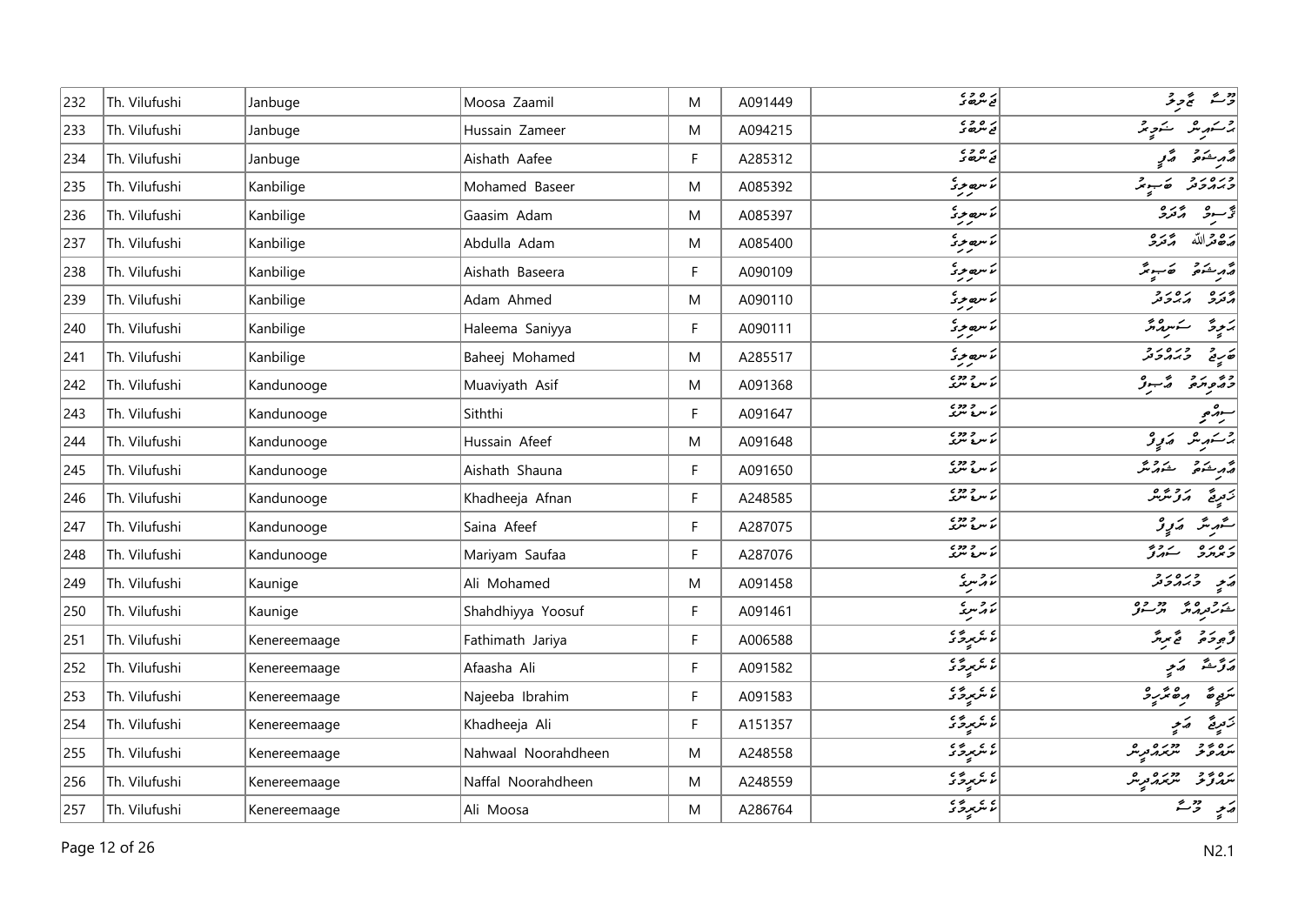| 258 | Th. Vilufushi | Kethi           | Ibrahim Nashik         | M         | A077044 | أغمو                                      | مگرشتەر<br>5, 20, 0                                              |
|-----|---------------|-----------------|------------------------|-----------|---------|-------------------------------------------|------------------------------------------------------------------|
| 259 | Th. Vilufushi | Kethi           | Mahamood Naail         | M         | A079081 | اءَمو                                     | ر ه دو و<br>د بر <del>و</del> تر<br>سمەمۇ                        |
| 260 | Th. Vilufushi | Kethi           | Abdulla Mufeed         | M         | A091355 | بتمعج                                     | <mark>برء تر</mark> الله<br>تر د تر                              |
| 261 | Th. Vilufushi | Kethi           | Jameela Ali            | F         | A095882 | تنمعج                                     | تحاويجن أتكامي                                                   |
| 262 | Th. Vilufushi | Kethi           | Abdulla Nafil Nafiu    | M         | A286730 | ء<br>موھ                                  | رَةَ قَدَاللّهَ مُتَّعَرِ حَمَّدِهُ                              |
| 263 | Th. Vilufushi | Kethi           | Aminath Shaaha Shareef | F         | A354474 | اءِ<br>اعو                                | ۇ ئەستىم ئىشرىش ئىستىرى                                          |
| 264 | Th. Vilufushi | Keyogasdhoshuge | Hussain Sulaiman       | M         | A091222 | ن پیوبر ان میتوانده<br>ما افری مسئولتوسری | يزختريش كمتوروقين                                                |
| 265 | Th. Vilufushi | Keyogasdhoshuge | Fathimath Miyaza       | F         | A091223 | ن پور ہے جو و تا<br>ما آئری سسوفر سری     | وتجوحكم وترمج                                                    |
| 266 | Th. Vilufushi | Keyogasdhoshuge | Haleema Sulaiman       | F         | A091225 | ے پور ے پو و ے<br>ما آئری سسوفرس          | بزود<br><u>شۇرۇ ئە</u>                                           |
| 267 | Th. Vilufushi | Keyogasdhoshuge | Rugiyya Mizna          | F         | A091226 | ے پور ے پو و ے<br>ما آئری سسونس تری       | جە جە ئەر<br>جەنتىر                                              |
| 268 | Th. Vilufushi | Keyogasdhoshuge | Adam Naseeh            | M         | A091262 | ے پور ے پو و ے<br>ما آئری سندھرس          | پور ہ<br>پرتونژ<br>ىئەسەر                                        |
| 269 | Th. Vilufushi | Keyogasdhoshuge | Hassan Sameel          | M         | A284156 | ے پور کے پورے<br>ماحری سے فرمزی           | ئەسەھە<br>سەۋرىۋ                                                 |
| 270 | Th. Vilufushi | Keyogasdhoshuge | Sanfa Muaaza           | F         | A284162 | ے پور ۔ صد و ے<br>ما آئری سسونس نوی       | سەھەيىتە<br>و پر پر<br>حرمہ فر                                   |
| 271 | Th. Vilufushi | Keyogasdhoshuge | Shiuth Ibrahim         | ${\sf M}$ | A284163 | ے پور کے پورے<br>ماحری سنگرمزی            | ە ھەترىرى<br>شەد 7<br>شەھەمى                                     |
| 272 | Th. Vilufushi | Kothabirige     | Aminath Maldha         | F         | A091469 | بر<br>موھ سري<br>- -                      | ر ە بۇ<br><b>ت</b> رىخى<br>پ <sup>ر</sup> تر سرچ                 |
| 273 | Th. Vilufushi | Kothabirige     | Ahmed Daulath          | ${\sf M}$ | A091470 | بور<br>مانوھ ہوی<br>مسیر                  | ر ەر ج<br>مەركى<br>تر 3 ر 7<br>تو <i>۾ م</i> حر <i>7</i>         |
| 274 | Th. Vilufushi | Kothabirige     | Masood Mohamed         | M         | A091471 | بدر<br>ماه گره مرد                        | و ر ه ر د<br>تر پر ژ تر<br>ر ره دو و<br>تر سوړنور                |
| 275 | Th. Vilufushi | Kothabirige     | Risala Mohamed         | F         | A091473 | بدر<br>ماه گره مرد                        | و ره ر و<br><i>و پر</i> و تر<br>لىرىشۇ                           |
| 276 | Th. Vilufushi | Kothabirige     | Fathmath Shafeenaz     | F         | A091474 | بر ر<br>ماهي حامري                        | و څوخه د<br>ڪُوپِ سُرَّج                                         |
| 277 | Th. Vilufushi | Kothabirige     | Dhaulath Mohamed       | ${\sf M}$ | A091477 | برر<br>ماه گ <i>و</i> سرد                 | ر و ر و<br>ترپر <del>تر</del> مح<br>و ره ر و<br><i>د ب</i> رگرفر |
| 278 | Th. Vilufushi | Kothabirige     | Moosa Ismail           | M         | A091479 | پر ر<br>مانه تو مرد<br>مان                | برىشۇپەي<br>دی مشتر<br>حراکته                                    |
| 279 | Th. Vilufushi | Kothabirige     | Hussain Thaufeeg       | M         | A094720 | بر ر<br>ماه گومونری<br>ماه گر             | جسكر محمد ويح                                                    |
| 280 | Th. Vilufushi | Kothabirige     | Fathimath Riza         | F         | A144038 | پر ر<br>مائم ن مرد<br>- -                 | و مورد مرت                                                       |
| 281 | Th. Vilufushi | Kothabirige     | Aminath Naziha         | F         | A249827 | بور<br>موھىرى<br>كەرىر                    | پ <sup>ر</sup> د سره<br>د<br>ىتىبى گە                            |
| 282 | Th. Vilufushi | Kothabirige     | Khadheeja Maleekha     | F         | A285747 | بور<br>موھ مرد<br>م                       | ز ور <sup>چ</sup><br>ز ورچ                                       |
| 283 | Th. Vilufushi | Kothabirige     | Aishath Malasa         | F         | A285770 | بدر<br>ماهوً حامزی                        | وأرشكم وكركو                                                     |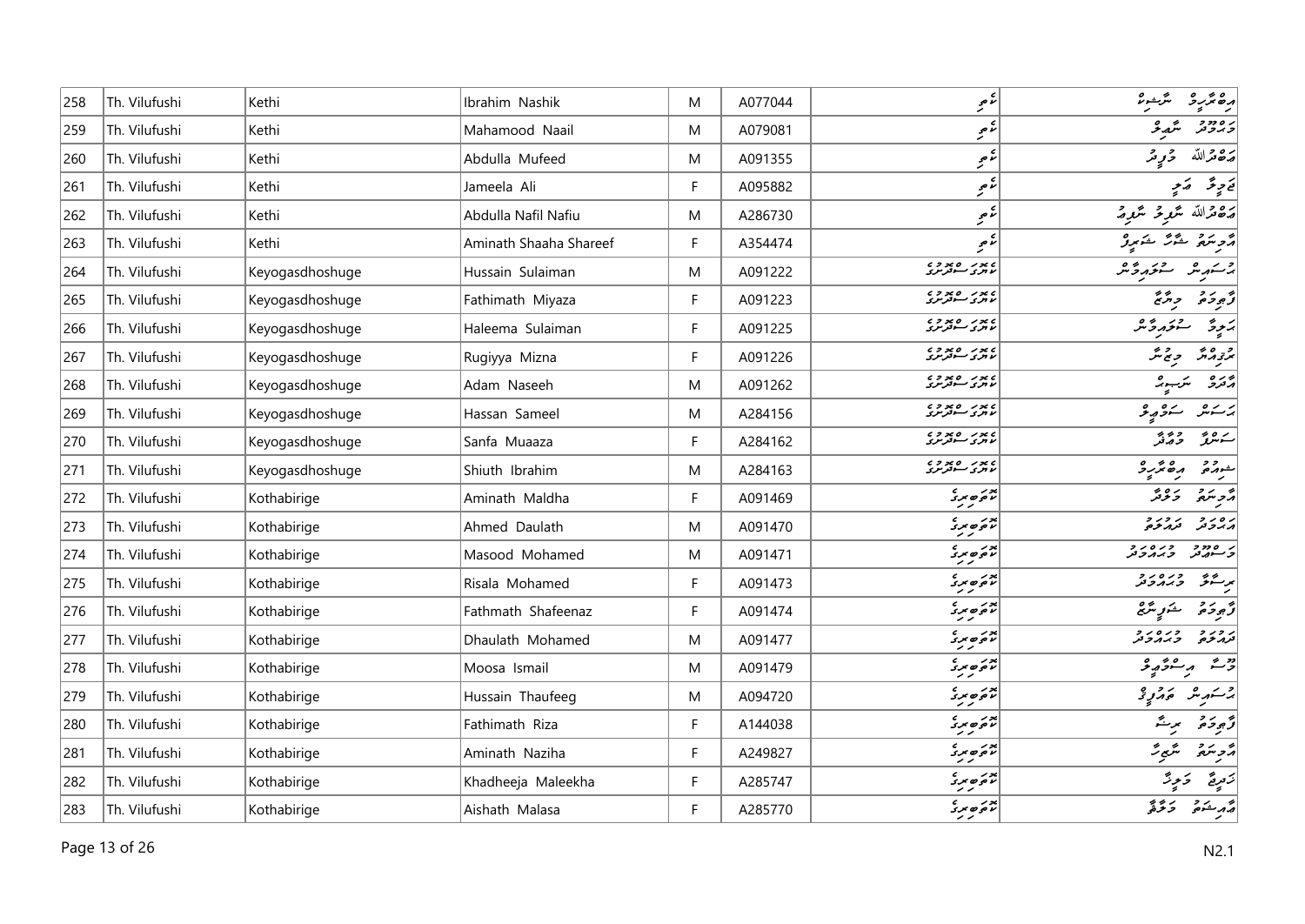| 284 | Th. Vilufushi | Lonumirusge    | Aishath Sulaiman  | F           | A056365 | بریر بر محرم می                                             | ە ئەستىم سىزەر ئىر                                             |
|-----|---------------|----------------|-------------------|-------------|---------|-------------------------------------------------------------|----------------------------------------------------------------|
| 285 | Th. Vilufushi | Lonumirusge    | Ahmed Naushad     | M           | A091463 | بریر بر می شود                                              | رەر تەرىپى<br>مەرىپ شەشقى                                      |
| 286 | Th. Vilufushi | Lonumirusge    | Haleema Sulaiman  | F           | A091464 | بر مر بر مر مه د                                            | برَجِرةٌ<br>سەئۇمەر ئەش                                        |
| 287 | Th. Vilufushi | Lonumirusge    | Zainab Ibrahim    | F           | A091465 | بر مر بر مه دی                                              | ەھ ترىرى<br>يمرسكة                                             |
| 288 | Th. Vilufushi | Lonumirusge    | Yoosuf Nawaaf     | M           | A285681 | بۇ تر <sub>ىر تىر</sub> مىيى<br>                            | دد بره<br>در سور<br>سرە پەە                                    |
| 289 | Th. Vilufushi | Lonumirusge    | Aminath Nuha      | F           | A285694 | بر پر بر مرد و <sup>2</sup><br>  بر سر بر سر و <sup>2</sup> | أروبتهم<br>سرتر                                                |
| 290 | Th. Vilufushi | Malagas        | Adam Fareed       | M           | A068672 | ىر ئەر ھ                                                    | أردو ترميض                                                     |
| 291 | Th. Vilufushi | Malagas        | Aminath Ismail    | F           | A091244 | ىر ئەر ھ                                                    | مجرجتم مراجح مجموعه                                            |
| 292 | Th. Vilufushi | Malagas        | Ahmed Wasif       | M           | A093018 | ىرىر ھ                                                      | ر ه ر د<br>م.ر د تر<br>ۇ سىرۇ                                  |
| 293 | Th. Vilufushi | Malagas        | Fathimath Aashifa | F           | A159354 | ىرىر ھ                                                      | ژوده ژحرژ                                                      |
| 294 | Th. Vilufushi | Malagas        | Mariyam Imthishal | F           | A285525 | ىر ئەر ھ                                                    | ويرمزوا بروموشو                                                |
| 295 | Th. Vilufushi | Malas          | Mohamed Thoyyib   | M           | A057822 | ئەنۇرىشە                                                    | גם<br>המינים<br>و ره ر و<br><i>و پر</i> و تر                   |
| 296 | Th. Vilufushi | Marine House   | Ahmed Shadee      | M           | A062041 | اء بي <i>رورو</i> ت                                         | پرەر ئەھىر                                                     |
| 297 | Th. Vilufushi | Marine House   | Fathimath Jameela | F           | A091531 | ۇ بىر بىرى <i>دۇ</i> گ                                      | وٌموحَمٌ ﴾ وِ وُ                                               |
| 298 | Th. Vilufushi | Marine House   | Mariyam Mohamed   | $\mathsf F$ | A091533 | ې په <i>۲۷۳ ک</i>                                           | ر ه ر ه<br><del>ر</del> بربر ژ<br>و رە ر د<br><i>د بر</i> گرىز |
| 299 | Th. Vilufushi | Marine House   | Farusha Shadee    | F           | A248511 | <i>ئى بىر شەر 2 ھ</i>                                       | ترترشگ<br>ر<br>مشور<br>پ                                       |
| 300 | Th. Vilufushi | Matharesmaage  | Rasia Gasim       | F           | A091184 | ر ر به ۵ په په<br><del>ر</del> پوهندو <sub>ک</sub>          | بترسيقه<br>سچ سوچر<br>ر                                        |
| 301 | Th. Vilufushi | Matharesmaage  | Asiya Gasim       | F           | A091576 | ر ر ر ه و د ،<br><del>ر</del> ه پر سور د                    | پر<br>مرس<br>ئۇسىۋ                                             |
| 302 | Th. Vilufushi | Mathiraiymaage | Aminath Ismail    | F           | A047079 | ر مره و ،<br>د مرموز د                                      | ەرسىۋەپەيج<br>ړګر سرچ                                          |
| 303 | Th. Vilufushi | Mathiraiymaage | Umar Zamir        | M           | A049862 | ر بره و ،<br>د مرموز د                                      | ور و ځ د بر                                                    |
| 304 | Th. Vilufushi | Mathiraiymaage | Mohamed Zahir     | M           | A053265 | ر مره و ،<br>د مرموز د                                      | ورەرو ئەرىر                                                    |
| 305 | Th. Vilufushi | Mathiraiymaage | Mariyam Zamira    | F           | A080658 | ر مره و ،<br>د مرموز د                                      | ر ه ر ه<br><del>ر</del> بربرگ<br>ىچ تر ئىر                     |
| 306 | Th. Vilufushi | Mathiraiymaage | Ahmed Zahir       | M           | A091204 | ر مره و ،<br>د مرموز د                                      | رەر د<br>پچ ريخه<br>پخ                                         |
| 307 | Th. Vilufushi | Mathiraiymaage | Zuhudha Easa      | F           | A091205 | ر ده وه و<br>د مومروز د                                     | ح ح ج<br>سی رنگر<br>ر شقی<br>مق                                |
| 308 | Th. Vilufushi | Mathiraiymaage | Khadheeja Aaziba  | F           | A091206 | ر مره و ،<br>د مرمود د                                      | ترىرىتج<br>ئىستىم<br>وحجيحة                                    |
| 309 | Th. Vilufushi | Mathiraiymaage | Zaheena Zahir     | F           | A091207 | ر بره و ،<br>د مرموز د                                      |                                                                |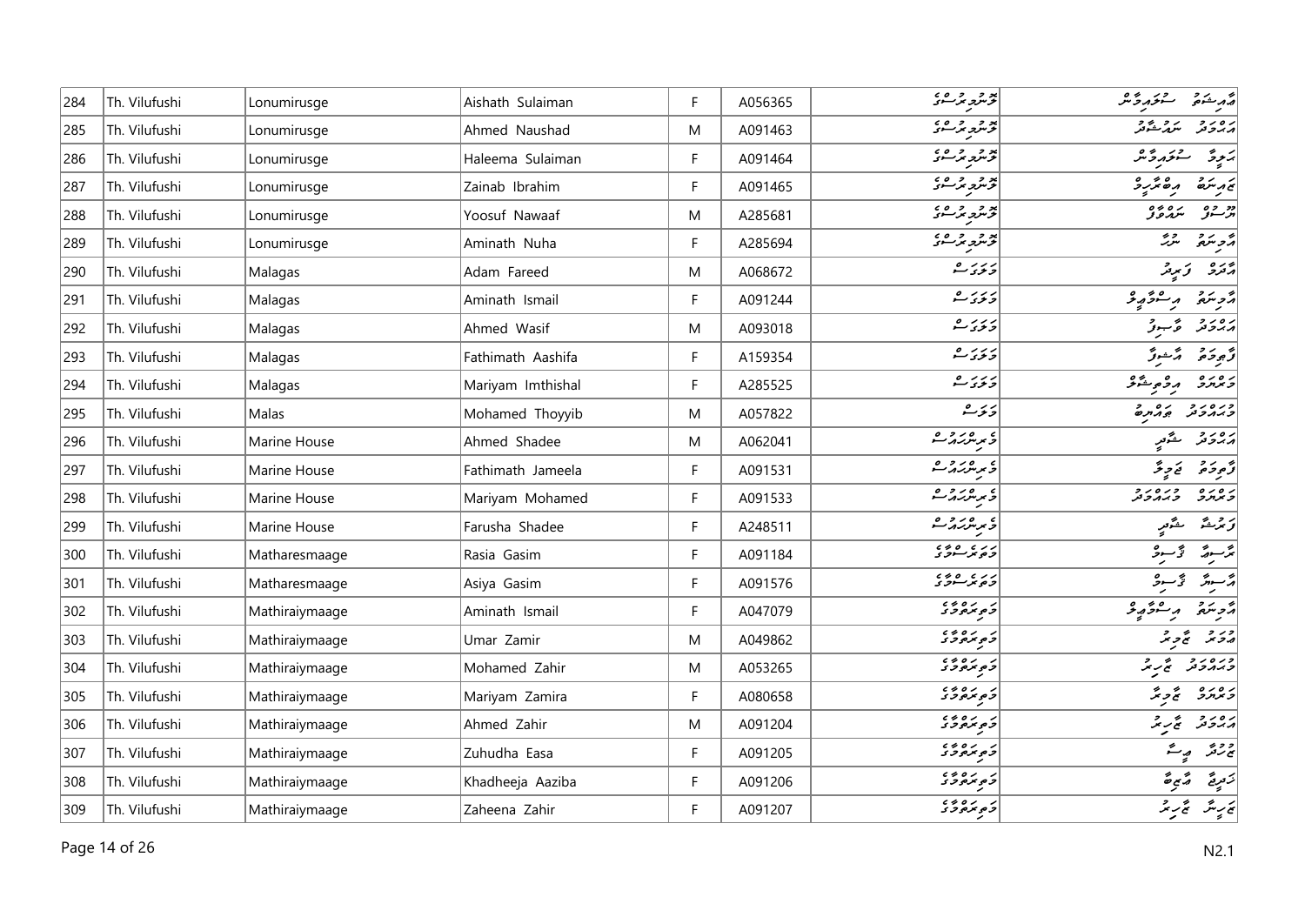| 310 | Th. Vilufushi | Mathiraiymaage      | Siththi                   | F  | A091208 | <br> حي مرهوحرى                                 | سورمو                                     |
|-----|---------------|---------------------|---------------------------|----|---------|-------------------------------------------------|-------------------------------------------|
| 311 | Th. Vilufushi | Mathiraiymaage      | Ibrahim Faruhan           | M  | A284540 | ر مره و ،<br>د مومرود د                         | ەرھەترىر <i>ە</i><br>ىر 1957-يىل          |
| 312 | Th. Vilufushi | Milaafaru           | Aishath Maharath          | F  | A091460 | جە ئۇ ئەتر                                      | پ <sup>و</sup> مرشومو<br>っょりょ             |
| 313 | Th. Vilufushi | Milaafaru           | Aminath Saaiha            | F. | A248410 | <sub>جر</sub> تۇ ئەتر                           | أروبترة<br>ستهرج                          |
| 314 | Th. Vilufushi | Milaafaru           | Haleemath Sakhavath       | F  | A285662 | د ژۇر ئە                                        | سەز ئەر ج<br>ر کمونژه<br>پر کمونو         |
| 315 | Th. Vilufushi | Milaafaru           | Fathmath Sadheema         | F  | A285666 | جە بۇ ئەتر                                      | ۇپروڭ سەرگە                               |
| 316 | Th. Vilufushi | Minivan Asseyri     | Abdulla Shahau            | M  | A091450 | حەسىھ شمەر ھەتتىمە<br>مەسىھ شمەر ھەتتىمە        | مَصْعَرِاللَّهُ<br>ے ترکہ                 |
| 317 | Th. Vilufushi | Minivan Asseyri     | Thuththu Didi             | M  | A285478 | حەسى شمەر قىسىمە<br>مەسىم شمەر كىشىمە           | و ه و<br>محمد محمد تو تو                  |
| 318 | Th. Vilufushi | <b>Morning Star</b> | Seereena Ismail           | F  | A046959 | ۇ سرىئرى سىمھىمە                                | سيرس وستورو                               |
| 319 | Th. Vilufushi | <b>Morning Star</b> | Mohamed Ahmed             | M  | A133117 |                                                 | כנסנכ נסנכ<br>כממכת המכת                  |
| 320 | Th. Vilufushi | Morning Star        | Fathimath Yaasmeen Ahmed  | F. | A248267 | ر<br>ئ <sup>و</sup> سرىترى <sub>م</sub> شەھ بىر | و و د و محمد استاده در د                  |
| 321 | Th. Vilufushi | Morning Star        | Ibrahim Yaameen           | M  | A283772 | ر<br>ئ <sup>ى</sup> سرىنگى سىمقى س              | مەھرىرى مەرى                              |
| 322 | Th. Vilufushi | Morning Star        | Moosa Yazeed              | M  | A283773 | م<br>د سر پېژند کشون <b>ته</b> کل               | ورمح مربر و                               |
| 323 | Th. Vilufushi | <b>Morning Sun</b>  | Mohamed Mauroof Hussain   | M  | A054935 | ە بىر بىر ئەكەنگە<br>م                          | כנסגב גבודים בגורת.<br>כמהכת כהיות גבורת. |
| 324 | Th. Vilufushi | Morning Sun         | Fathimath Sahfa           | F  | A091651 | ە بىر بىرى كەنگەر                               | ۇ بۇ ئەنىشى ئىن                           |
| 325 | Th. Vilufushi | <b>Morning Sun</b>  | Shaheena Mohamed          | F  | A091652 | ائ <i>ۇ بىر بىرى كەنگە</i>                      | <u>شرکتر وره دو</u>                       |
| 326 | Th. Vilufushi | Muniyaage           | Fathimath Rashida Hussain | F  | A023183 | د سرگری<br>تر سرگری                             | وتجودة المحشوش بمسكر مكر                  |
| 327 | Th. Vilufushi | Muniyaage           | Yoosuf Shahid             | M  | A055122 | د سرگری<br>تر سرگری                             | دد وه<br>در سور مشرور                     |
| 328 | Th. Vilufushi | Muniyaage           | Mohamed Rasheed           | M  | A091203 | وسروء                                           | ورەر ئەرشونە                              |
| 329 | Th. Vilufushi | Muniyaage           | Nafeesa Ali               | F  | A121294 | د سرگری                                         | سَمِي کُ سَمَنِي                          |
| 330 | Th. Vilufushi | Muniyaage           | Hussain Rasheed           | M  | A131119 | د سرگری<br>مرس                                  | ر<br>پرڪيزيئر - پرڪيونر                   |
| 331 | Th. Vilufushi | Muniyaage           | Ahmed Rayyan              | M  | A159052 | 3 سرگری<br>م                                    | גפנק גפיקס                                |
| 332 | Th. Vilufushi | Muniyaage           | Mariyam Nashwa Rashid     | F  | A267488 | د سرگری<br>ر                                    | رەرە ئىرشى ئەسىر                          |
| 333 | Th. Vilufushi | Muniyaage           | Aishath Rifu'aa           | F  | A267490 | د سرگری<br>مرس                                  |                                           |
| 334 | Th. Vilufushi | Muniyaage           | Fathimath Rifa'aa         | F. | A284571 | د سرگری<br>تر سرگری                             | و مرد<br>ترجو حرم<br>بروگ                 |
| 335 | Th. Vilufushi | Mussadhige          | Hawwa Moosa               | F  | A091441 | حەر مەھرى<br>مەھرىپى                            | $rac{201}{501}$<br>دو مح                  |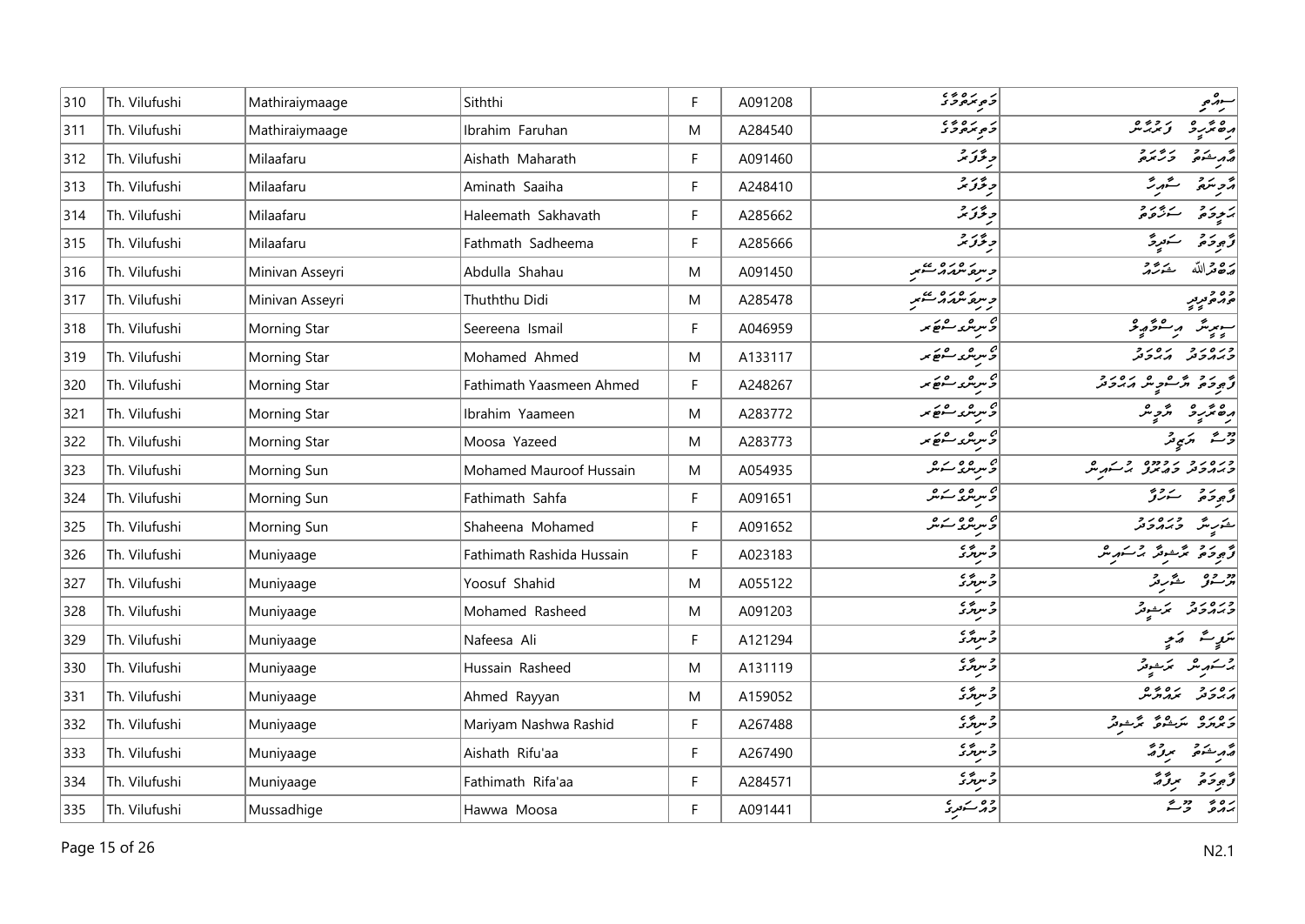| 336 | Th. Vilufushi | Mussadhige    | Haleemath Zareer  | F  | A091443 | و ه سه در <sup>ه</sup>                        |                                                         |
|-----|---------------|---------------|-------------------|----|---------|-----------------------------------------------|---------------------------------------------------------|
| 337 | Th. Vilufushi | Mussadhige    | Ahmed Zareer      | M  | A091444 | و ه د کستور <sup>ه</sup>                      | أرور و سي مريز                                          |
| 338 | Th. Vilufushi | Mussadhige    | Mariyam Moosa     | F. | A091445 | و هر سکوری<br>حراه سکوری                      | دو مح<br>ر ه ر ه<br>د بربرگ                             |
| 339 | Th. Vilufushi | Mussadhige    | Ibrahim Zareer    | M  | A285287 | و و په کوري<br>حرار کوري                      | رەپزىر تمېرىز                                           |
| 340 | Th. Vilufushi | Narugis Villa | Mohamed Ahmed     | M  | A156502 | <br>  سر <i>پرې سفو</i> څر                    | כנסנכ נסנכ<br>כגמכ <mark>ט מ</mark> גכ <mark>ט</mark>   |
| 341 | Th. Vilufushi | Narugis Villa | Hussain Mohamed   | M  | A286378 | ىئەتترى <sub>ر</sub> سىھوقە                   | 21017 012                                               |
| 342 | Th. Vilufushi | Naseebuge     | Yoosuf Ahmed      | M  | A091245 | نگرسو <i>ه د</i>                              | מ כם גם גב<br>ת'—נצ' ג'גבע                              |
| 343 | Th. Vilufushi | Naseebuge     | Ibrahim Ahmed     | M  | A091261 | پر سوچ<br>سر                                  | وه نورو درود                                            |
| 344 | Th. Vilufushi | Naseebuge     | Moosa Fathuhee    | M  | A284169 | پر سوچ د<br>په سوچ                            | أوقت وكالحمير                                           |
| 345 | Th. Vilufushi | Naseebuge     | Shehenaaz Ibrahim | F  | A284170 | نگرسو <i>ه د</i>                              |                                                         |
| 346 | Th. Vilufushi | Naseebuge     | Safeenaz Ibrahim  | F. | A338747 | پر<br>سرسوی                                   | سُوپەت مەھترىرد                                         |
| 347 | Th. Vilufushi | Nayaabahaaru  | Sulaiman Yoosuf   | M  | A050972 | ر در د و<br>سرگرفت تر                         | لتؤرخ مرتبو                                             |
| 348 | Th. Vilufushi | Nayaabahaaru  | Easa Usaan        | M  | A091366 | ر پر دیگر<br>سر <del>د</del> ره رنجر          | أمي شتم مائي مشتر                                       |
| 349 | Th. Vilufushi | Nayaabahaaru  | Sanfa Safraz      | F  | A091624 | ر در د د<br>سرگرفت تر                         | سەھەر بەر بەرە                                          |
| 350 | Th. Vilufushi | Nayaabahaaru  | Mohamed Sulaiman  | M  | A091625 | ر پر دی <sub> چ</sub>                         | ورەرو ھۆرۈش                                             |
| 351 | Th. Vilufushi | Nayaabahaaru  | Aishath Sulaiman  | F  | A286977 | ر در د و<br>سرگرفت تر                         | ە ئەستىم سىۋەرگىر                                       |
| 352 | Th. Vilufushi | Nirolhumaage  | Dawood Mohamed    | M  | A026371 | بر و و د ،<br>سربولو و د                      | و ره ر د<br>تر پروتر<br>پر دو و<br>تورد تو              |
| 353 | Th. Vilufushi | Nirolhumaage  | Khadeeja Maduha   | F  | A091538 | بر بر و د د<br>سرپرتر و د                     | ترموقح<br>ىردىر                                         |
| 354 | Th. Vilufushi | Nirolhumaage  | Mariyam Naseema   | F. | A091539 | گر پر دی.<br>مربر رو د                        | ويواده الكرسوش                                          |
| 355 | Th. Vilufushi | Nirolhumaage  | Mahmood Mohamed   | M  | A122878 | البربيودي                                     | و ر ه ر و<br><i>د ب</i> رگرفر<br>ر ه دد د<br>تربر تر تر |
| 356 | Th. Vilufushi | Nirolhumaage  | Haleemath Mahuza  | F  | A286631 | ا پر د و و ء<br>مرمز ر د د                    | أيجرزه روء                                              |
| 357 | Th. Vilufushi | Nirolhumaage  | Mufliha Mahmood   | F  | A377876 | ببرودي                                        | ر ه دو و<br>تر بر تر تر<br>ووجبة                        |
| 358 | Th. Vilufushi | Noominaage    | Khadeeja Mazeena  | F  | A091240 | چ <sub>رم</sub> و پژ <sub>ی</sub>             | زَمِرِيَّ = دَىپِ مَّر                                  |
| 359 | Th. Vilufushi | Noominaage    | Sanfa Zameena     | F  | A091241 | دو په په<br>مر <sub>حو</sub> مر <sub>حم</sub> | سەھەتە<br>ئج جر مُتَر                                   |
| 360 | Th. Vilufushi | Noominaage    | Fathimath Nizama  | F  | A091242 | يز <sub>تر شر</sub> ي                         | سرچُر<br>ۇ بوزىر                                        |
| 361 | Th. Vilufushi | Noominaage    | Hussain Abdulla   | M  | A123705 | چ <sub>رم</sub> و پژ <sub>ی</sub>             | جر محدث وكافية                                          |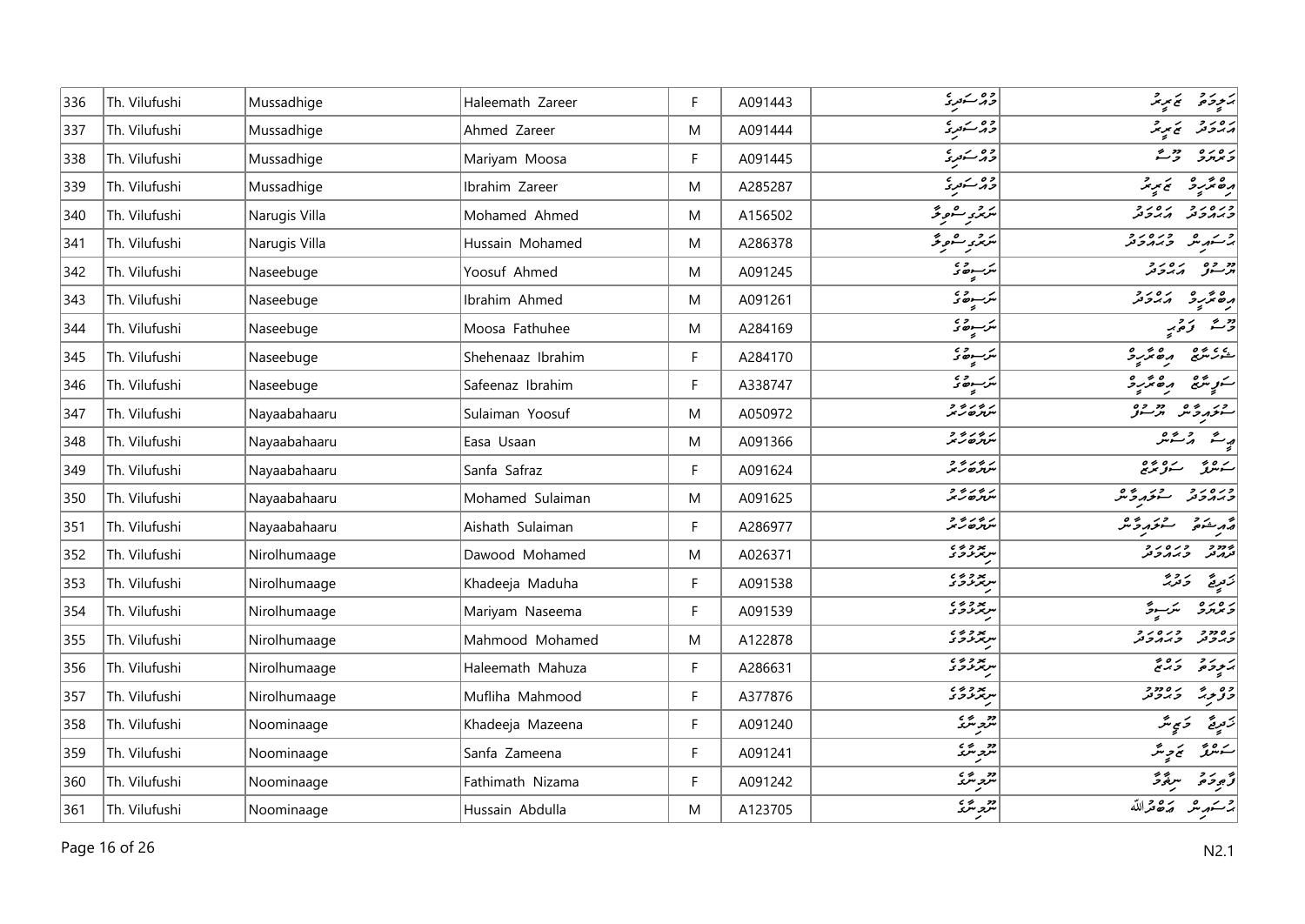| 362 | Th. Vilufushi | Noominaage      | Hassan Nimaaz           | M  | A158200 | دو<br>متر <sub>حر</sub> مترند             | ىر سەشرە سرچ چ                                                                                                                                                                                                                   |
|-----|---------------|-----------------|-------------------------|----|---------|-------------------------------------------|----------------------------------------------------------------------------------------------------------------------------------------------------------------------------------------------------------------------------------|
| 363 | Th. Vilufushi | Noominaage      | Ibrahim Nahil           | Μ  | A248307 | يژ <sub>حر شر</sub> ي                     | ىتزىر قر<br>ەرھ ئ <sup>ۆ</sup> ر ۋ                                                                                                                                                                                               |
| 364 | Th. Vilufushi | Noominaage      | Fazeena Hussain         | F  | A284184 | يز <sub>تر شر</sub> ي                     | تۇيپەنتىر كىمىسكىرىش                                                                                                                                                                                                             |
| 365 | Th. Vilufushi | Noominaage      | Zulaikha Najdhaa        | F  | A284187 | چر <sub>م</sub> پر پر                     | چ ئۇ م <sup>ەش</sup> ر<br>ىر 3 تۈگە<br>سىرى قىر                                                                                                                                                                                  |
| 366 | Th. Vilufushi | Noovilu         | Shereen Ahmed           | F  | A091584 | يتر <sub>عر</sub> تحر                     | څومړيز کامرونر                                                                                                                                                                                                                   |
| 367 | Th. Vilufushi | Noovilu         | Shirmeen Ahmed          | F. | A286767 | يتر <sub>عر</sub> تر                      | جوړې پرور                                                                                                                                                                                                                        |
| 368 | Th. Vilufushi | Olhitherege     | Shuaib Ahmed            | Μ  | A095106 | پر دے دے<br>مرکزہ مر <sub>ک</sub>         |                                                                                                                                                                                                                                  |
| 369 | Th. Vilufushi | Raiybageechaage | Abdulla Rasheed         | M  | A091299 | بره در په دره کالن<br>مرکو که در          | رە قراللە كەنجىد                                                                                                                                                                                                                 |
| 370 | Th. Vilufushi | Raiybageechaage | Mashood Rasheed Mohamed | M  | A091300 | پره و په په په                            | ر ۶۶۵ - برخون و د ۶ د و.<br>و څونړنو امريکونو او برابراونو                                                                                                                                                                       |
| 371 | Th. Vilufushi | Raiybageechaage | Aminath Rasheeda        | F  | A091301 | ره د دره در در کار د بالا                 | أذكر سكرة المستكر المحمد                                                                                                                                                                                                         |
| 372 | Th. Vilufushi | Raiybageechaage | Ismail Rasheed          | M  | A091303 | ره د در پر<br>مره ه <sub>کم</sub> نو      | رەئەر ئىسمى                                                                                                                                                                                                                      |
| 373 | Th. Vilufushi | Raiybageechaage | Hawwa Ibrahim           | F  | A091306 | ره د په ده و<br>مره <i>ه د وگ</i> ر       | ر ہ ء<br>براد بح<br>برە ئۆرۈ                                                                                                                                                                                                     |
| 374 | Th. Vilufushi | Raiybageechaage | Mariyam Mohamed         | F  | A091307 | ر ە ر<br>بر <sub>گ</sub> ونە پەتمى        | و ره ر و<br>تر پر ژنر<br>ر ه بر ه<br><del>د</del> بربرگ                                                                                                                                                                          |
| 375 | Th. Vilufushi | Raiybageechaage | Ishra Ismail            | F  | A248319 | بره در پر در در بالا<br>مرکو ته کار د     | ر شرند پر سو در در                                                                                                                                                                                                               |
| 376 | Th. Vilufushi | Raiybageechaage | Ashjau Rasheedh         | M  | A286133 | بره د په ده د<br>پرهونه <sub>د ک</sub> وک | كالمشوق كالمحاضر                                                                                                                                                                                                                 |
| 377 | Th. Vilufushi | Raiyvilaage     | Mohamed Ali Manik       | M  | A037390 | ره<br>بر <sub>حو</sub> موگر <sub>ی</sub>  | כמחכת היכליטי                                                                                                                                                                                                                    |
| 378 | Th. Vilufushi | Raiyvilaage     | Latheefa Ahmed          | F. | A069906 | ره<br>بره و ژی                            | نزېږ تر<br>م<br>پرور و                                                                                                                                                                                                           |
| 379 | Th. Vilufushi | Range           | Aminath Madeeha         | F  | A091246 | ىر ە ي<br>ئىرىشرى                         | أأدح المتحفية المحتفية                                                                                                                                                                                                           |
| 380 | Th. Vilufushi | Range           | Fathimath Maahira       | F  | A091247 | ىر ە ي                                    | وٌ ريَرُ<br>ۇ بو ئەم                                                                                                                                                                                                             |
| 381 | Th. Vilufushi | Range           | Nafeesa Ibrahim         | F  | A091248 | ىر ە ي                                    | ايئوچ<br>ىر ھەترىر <i>ۋ</i>                                                                                                                                                                                                      |
| 382 | Th. Vilufushi | Range           | Mariyam Nadiya          | F  | A091250 | ر ہ<br>برسر                               | ر ه ر ه<br><del>و</del> بربرو<br>سرٌورگر                                                                                                                                                                                         |
| 383 | Th. Vilufushi | Range           | Majida Adam             | F  | A157693 | ر ہ<br>برسر                               | ەرگەر<br>  تَرْمِ تَرَّ                                                                                                                                                                                                          |
| 384 | Th. Vilufushi | Range           | Aishath Reesha Anwar    | F  | A248310 | برەء                                      | و المسلم المستقبل المستور المستقبل المستقبل المستقبل المستقبل المستقبل المستقبل المستقبل المستقبل المستقبل الم<br>المستقبل المستقبل المستقبل المستقبل المستقبل المستقبل المستقبل المستقبل المستقبل المستقبل المستقبل المستقبل ال |
| 385 | Th. Vilufushi | Range           | Yoosuf Aiman Maajidhu   | M  | A284366 | ر ه ،<br>برسر                             | מ-כם ג'קב"ק <i>בֿי</i> צַיק                                                                                                                                                                                                      |
| 386 | Th. Vilufushi | Rankokaage      | Zahab Saila             | F  | A091616 | ر ەيدىر<br>بىرس ما ي                      | رىر ھەرىخ<br>فرىرى سىمبرىخ                                                                                                                                                                                                       |
| 387 | Th. Vilufushi | Rankokaage      | Aishath Adam            | F  | A091618 | ر ٥ پر <i>٤ ي</i><br>برس <i>٧ ي</i> ر     | وكرم شكوم وكروم                                                                                                                                                                                                                  |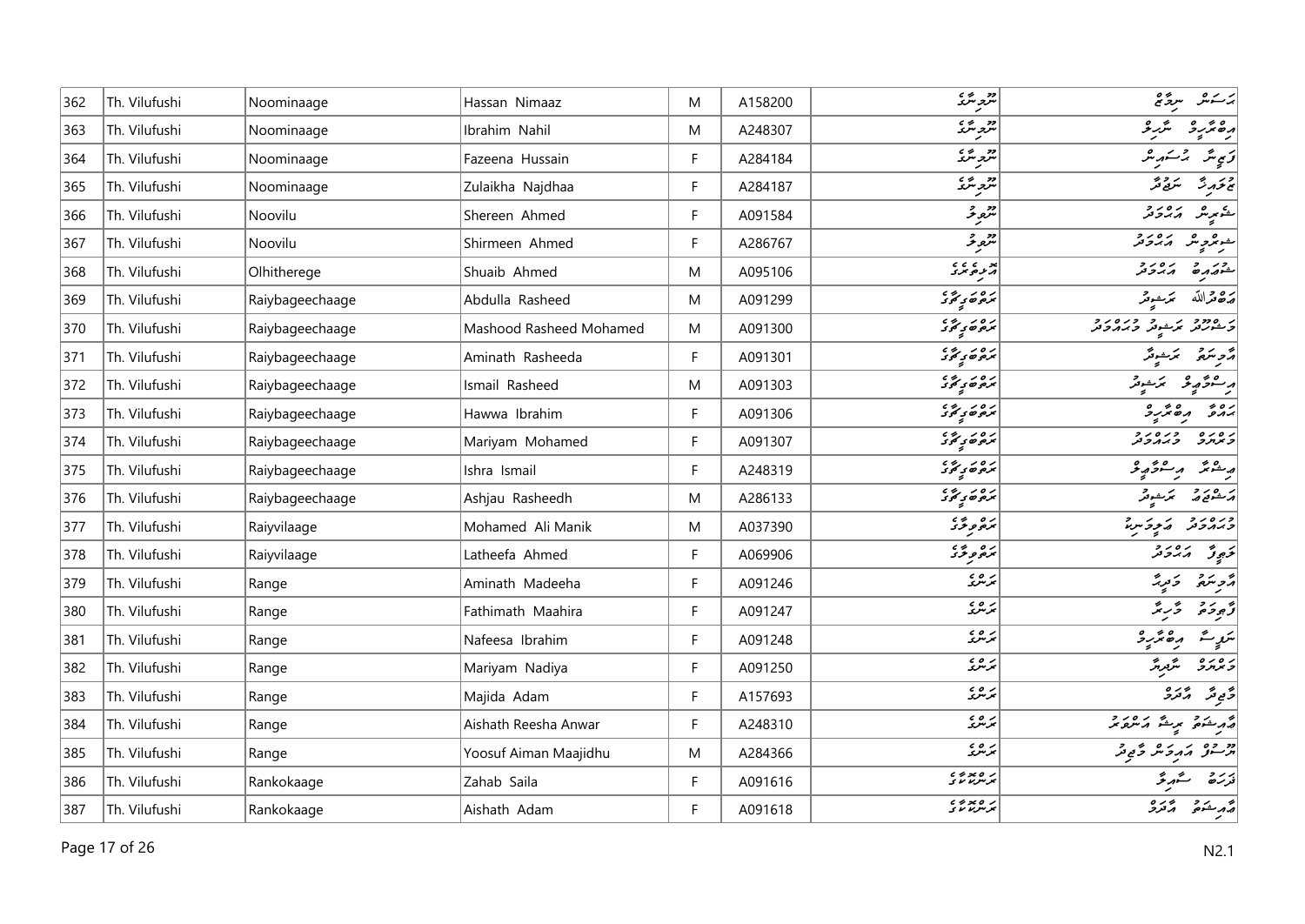| 388 | Th. Vilufushi | Rankokaage      | Aminath Siththuna        | F           | A091619 | ر ٥ پر <u>دی</u><br>بر سربر رک                                                   | سەدەبىر<br>أأروسكم                                      |
|-----|---------------|-----------------|--------------------------|-------------|---------|----------------------------------------------------------------------------------|---------------------------------------------------------|
| 389 | Th. Vilufushi | Rankokaage      | Khadeeja Thasleema       | F           | A091620 | ر ه پر د »<br>برس را ر                                                           | ر<br>نرورچ<br>م<br>ىر شوپە ۋ                            |
| 390 | Th. Vilufushi | Rankokaage      | Fathimath Sharumeela     | $\mathsf F$ | A286968 | ر ٥ پر <i>٤ ي</i><br>برس <i>٧ ي</i> ر                                            | ۇ بور د<br>لمشترد قر                                    |
| 391 | Th. Vilufushi | Rankokaage      | Haleemath Maziya         | F           | A286969 | ر ٥ پر د ٠<br>برس ر                                                              | برَجِرة و                                               |
| 392 | Th. Vilufushi | Roanuge         | Marudhoora Mohamed       | F           | A002434 | ہ و ،<br>برسر                                                                    | ر ه دد و.<br>تر مرد مر<br>و ر ه ر و<br><i>و پر</i> و تر |
| 393 | Th. Vilufushi | Roanuge         | Muaviyath Mohamed        | M           | A090033 | ہ و ،<br>برسر                                                                    | و ر ه ر د<br>تر پروتو<br>وړځ درو                        |
| 394 | Th. Vilufushi | Roanuge         | Mariyam Ismail           | F           | A090034 | م و ،<br>برس                                                                     | ر ه بر ه<br><del>د</del> بربرگر<br>بەستەۋە              |
| 395 | Th. Vilufushi | Roanuge         | Siththi Mohamed          | $\mathsf F$ | A284854 | م و ،<br>برس                                                                     |                                                         |
| 396 | Th. Vilufushi | Roashanee Hiyaa | Faheema Mohamed          | E           | A091632 | ىرىشەس <i>رى</i> رى <i>گە</i>                                                    | ۇ رِگَ<br>و پر و پر و<br><i>د ټ</i> رگر تر              |
| 397 | Th. Vilufushi | Roashanee Hiyaa | Ibrahim Rimah Hyder      | M           | A248581 | ى<br>ئىرىشەمىرىەد                                                                | رەتمرۇ برۇز ئەرترىز                                     |
| 398 | Th. Vilufushi | Roashanee Hiyaa | Zulaikha Rafaha Haidhar  | F           | A248583 | چرىنە <sub>سورىد</sub> ىگە<br>ئى                                                 | ى ئەر ئەسىر ئەر ئەر ئەر                                 |
| 399 | Th. Vilufushi | Shaaz           | Fathimath Shawra Zuhury  | F           | A160398 | شەم                                                                              | توجوحو شووش بردس                                        |
| 400 | Th. Vilufushi | Shaaz           | Aishath Shauzab Zuhury   | F           | A287108 | ىشىم                                                                             | مەر شەھ شەھ نوم بىرىم                                   |
| 401 | Th. Vilufushi | Shady Grove     | Moosa Hassan Kaleyfaan   | M           | A286609 | $\begin{bmatrix} 0 & 0 & 0 \\ 0 & 0 & 0 \\ 0 & 0 & 0 \\ 0 & 0 & 0 \end{bmatrix}$ | دور در ده در ده و م                                     |
| 402 | Th. Vilufushi | Shady Grove     | Zakiyya Hassan Kaleyfaan | F           | A286611 | $0000$<br>$0000$                                                                 | ئے مارچ کے سکس مرکز میں                                 |
| 403 | Th. Vilufushi | Vaaneege        | Hassan Adam              | M           | A000653 | ۇ <sub>سې</sub> رى<br>مۇ                                                         | يرك مداره                                               |
| 404 | Th. Vilufushi | Vaaneege        | Aishath Adam             | F           | A053561 | ۇس <sub>ى</sub><br>ق                                                             | وكرمشكم وكرو                                            |
| 405 | Th. Vilufushi | Vaimatheege     | Mohamed Hussain          | M           | A091588 | ۇ مەخ م <sub>ۇ</sub> ئ                                                           | ورەرو ورىم                                              |
| 406 | Th. Vilufushi | Vaimatheege     | Hassan Hussain           | M           | A091589 | ئەر ئەم<br>ئ                                                                     | ىرىكىش برگىتملىش                                        |
| 407 | Th. Vilufushi | Vaimatheege     | Ahmed Hussain            | M           | A091591 | ئەر ئەم <sub>ۇ</sub> ئ                                                           | رەرو جەسىمەش                                            |
| 408 | Th. Vilufushi | Vaimatheege     | Usman Hussain            | M           | A093538 | ر<br>ء آر د مو د                                                                 | وەم ئاسىر                                               |
| 409 | Th. Vilufushi | Vaimatheege     | Fathmath Nasma Mohamed   | F           | A248560 | ر<br>وګړ د ځو د                                                                  | ه در د عرب و دره د د<br>زوده سرگور و پرمرونر            |
| 410 | Th. Vilufushi | Vaimatheege     | Rifau Hassan             | M           | A286794 | ر<br>ء د د مو د                                                                  | برۇچ بەسكىل                                             |
| 411 | Th. Vilufushi | Vaimatheege     | Ibrahim Mamdhooh         | M           | A286796 |                                                                                  | وه ندره دره ده.                                         |
| 412 | Th. Vilufushi | Vaimatheege     | Reeshaan Hassan          | M           | A286798 | ئەر ئەم <sub>ۇ</sub> ئ                                                           | برنقش كالكش                                             |
| 413 | Th. Vilufushi | Vaimatheege     | Rishwan Hassan           | M           | A286799 | ۇر دۇ <sub>مۇ</sub> ئ                                                            | ىرىشۇقى كەسكىل                                          |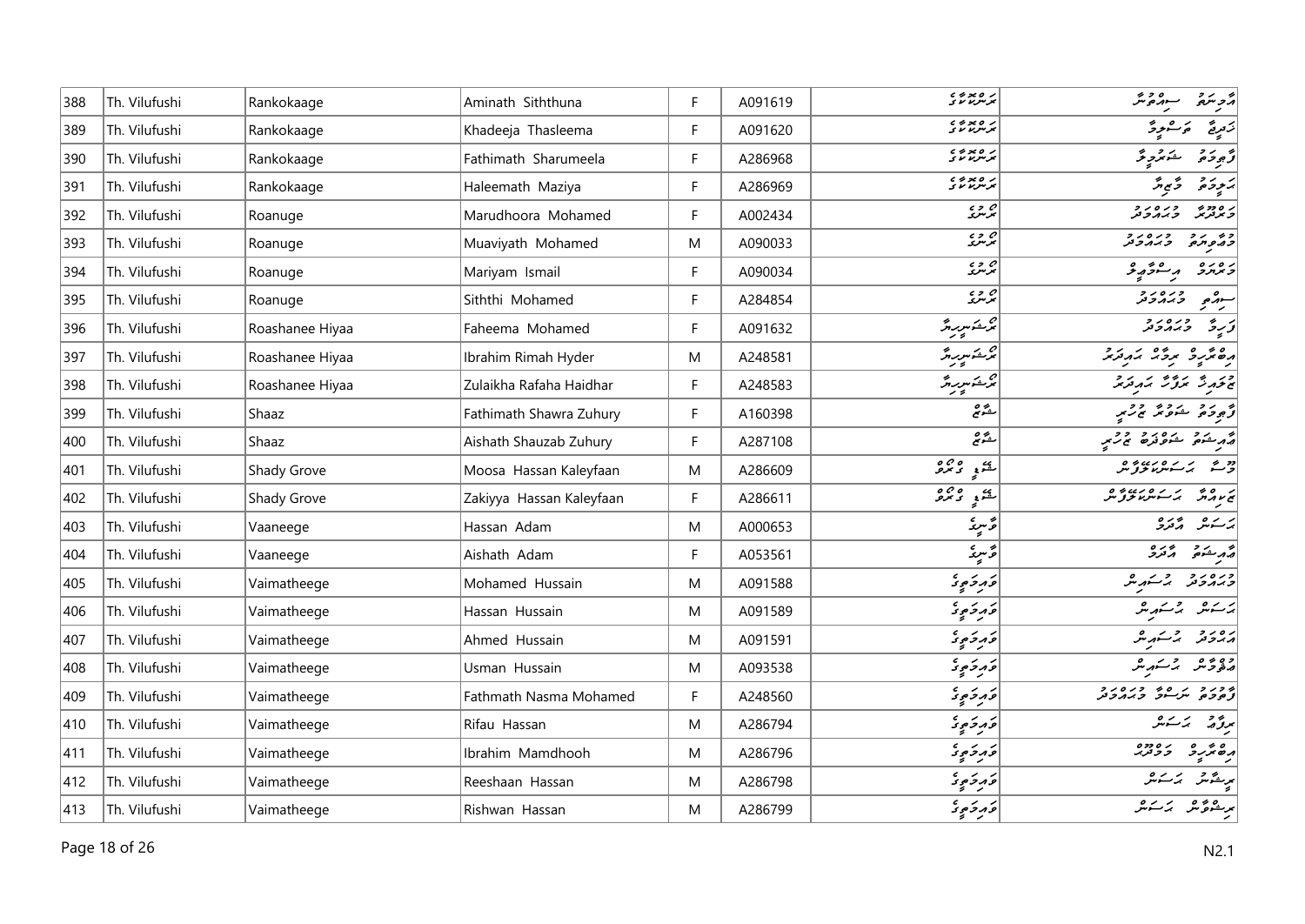| 414 | lTh. Vilufushi | Venus Villa    | Hawwa Adam         |   | A091572 | ءِ سَرَسْهُ ء مَّرَ                   | ره و<br>پور ہ<br>پر تر ژ                                                                                                                                                                                                                                                                                                    |
|-----|----------------|----------------|--------------------|---|---------|---------------------------------------|-----------------------------------------------------------------------------------------------------------------------------------------------------------------------------------------------------------------------------------------------------------------------------------------------------------------------------|
| 415 | Th. Vilufushi  | Venus Villa    | Aboobakuru Ali     | M | A091574 | ءِ سَرَسْهُ ء مَّرَ                   | 77/77/7                                                                                                                                                                                                                                                                                                                     |
| 416 | Th. Vilufushi  | Venus Villa    | Mariyam Zaeema     |   | A091575 | ءِ سَرَسْهُ ء مَّرَ                   | پر ه پر ه<br>سم جر حر                                                                                                                                                                                                                                                                                                       |
| 417 | Th. Vilufushi  | Venus Villa    | Mohamed Aboobakuru | M | A091577 | ءِ سَرَسْهُ ء مَّرَ                   | כנסני נמניכי                                                                                                                                                                                                                                                                                                                |
| 418 | Th. Vilufushi  | Venus Villa    | Zeema Aboobakuru   |   | A091579 | ءِ سَرَڪُء مَرَّ                      | אָל נמשטא                                                                                                                                                                                                                                                                                                                   |
| 419 | lTh. Vilufushi | Vidhaathari    | Adam Hailam        | M | A284019 | و ترځ پر                              | أثروه بركدوح                                                                                                                                                                                                                                                                                                                |
| 420 | Th. Vilufushi  | Villa De Sosun | Aishath Yusriyya   |   | A063032 | <sub>جې</sub> مځه مشکس <sup>م</sup> ر | $\begin{pmatrix} 0 & 0 & 0 & 0 & 0 \\ 0 & 0 & 0 & 0 & 0 \\ 0 & 0 & 0 & 0 & 0 \\ 0 & 0 & 0 & 0 & 0 \\ 0 & 0 & 0 & 0 & 0 \\ 0 & 0 & 0 & 0 & 0 \\ 0 & 0 & 0 & 0 & 0 \\ 0 & 0 & 0 & 0 & 0 \\ 0 & 0 & 0 & 0 & 0 \\ 0 & 0 & 0 & 0 & 0 \\ 0 & 0 & 0 & 0 & 0 \\ 0 & 0 & 0 & 0 & 0 & 0 \\ 0 & 0 & 0 & 0 & 0 & 0 \\ 0 & 0 & 0 & 0 & $ |
| 421 | lTh. Vilufushi | Villa De Sosun | Mohamed Yaaseen    | M | A128252 | <sub>عر</sub> مح ۽ سڪسر               | ورەرو پۇسىر                                                                                                                                                                                                                                                                                                                 |
| 422 | Th. Vilufushi  | Villa De Sosun | Ibrahim Saffath    | M | A146931 | <i>و دگه يه شه ش</i> کر               | $\circ$ $\circ$ $\circ$<br>سەدىرە<br>フンメめハ                                                                                                                                                                                                                                                                                  |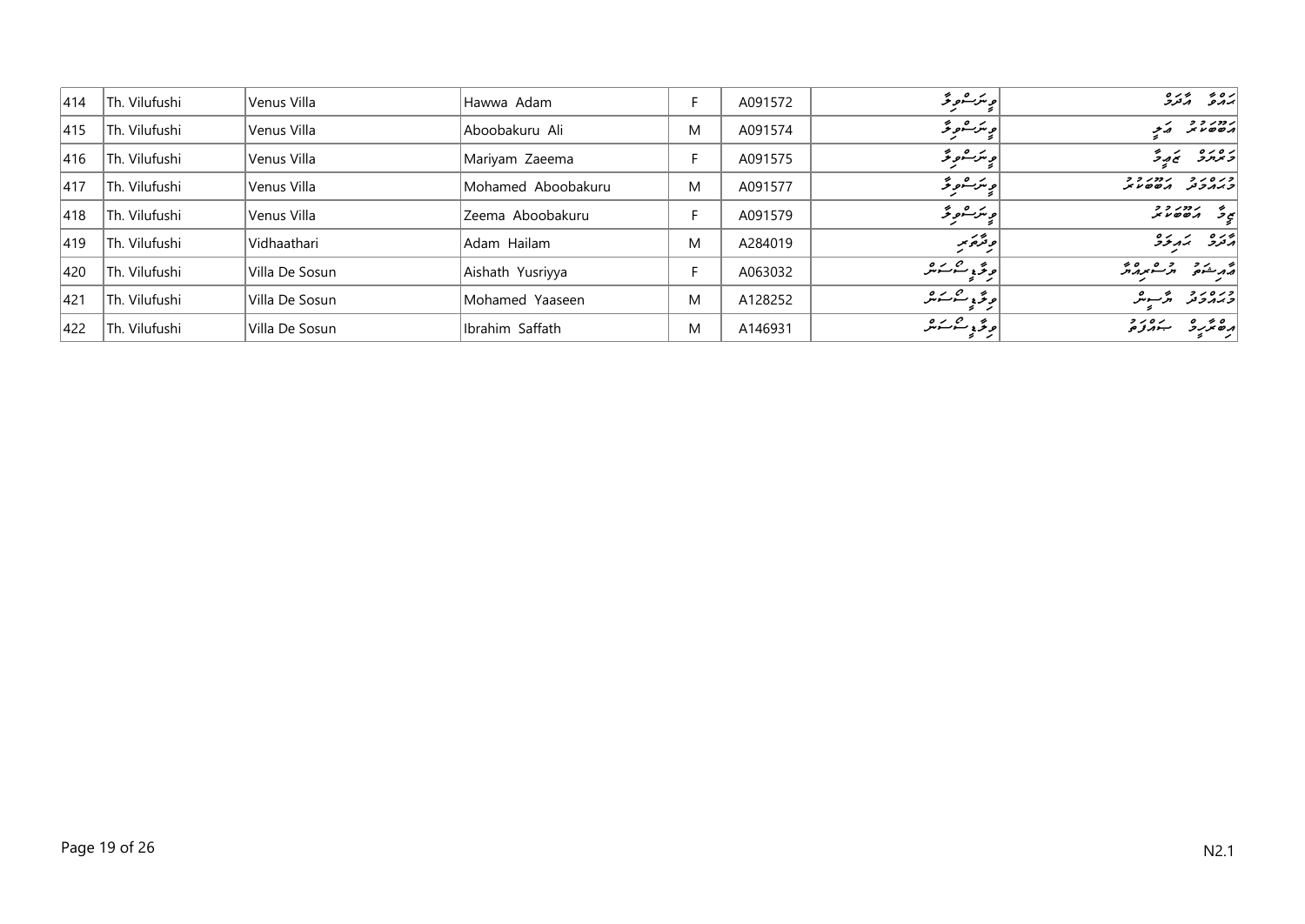## *w7qAn8m? sCw7mRo>u; wEw7mRw;sBo<*

| ' مرمر | 'يئرىثر: |
|--------|----------|
|        |          |
|        |          |
|        |          |

## *w7q9r@w7m> sCw7qHtFoFw7s; mAm=q7 w7qHtFoFw7s;*

| يئرمىش: | $^{\circ}$<br>. سر سر<br>$\cdot$ | $\circ$ $\sim$<br>-- | يئرمثر |
|---------|----------------------------------|----------------------|--------|
|         |                                  |                      |        |
|         |                                  |                      |        |
|         |                                  |                      |        |

| انترنثر: | $^{\circ}$ | يبرهر | $^{\circ}$<br>سرسر |
|----------|------------|-------|--------------------|
|          |            |       |                    |
|          |            |       |                    |
|          |            |       |                    |

| ىرتىر: | 。<br>سر سر | .,<br>مرسر |
|--------|------------|------------|
|        |            |            |
|        |            |            |
|        |            |            |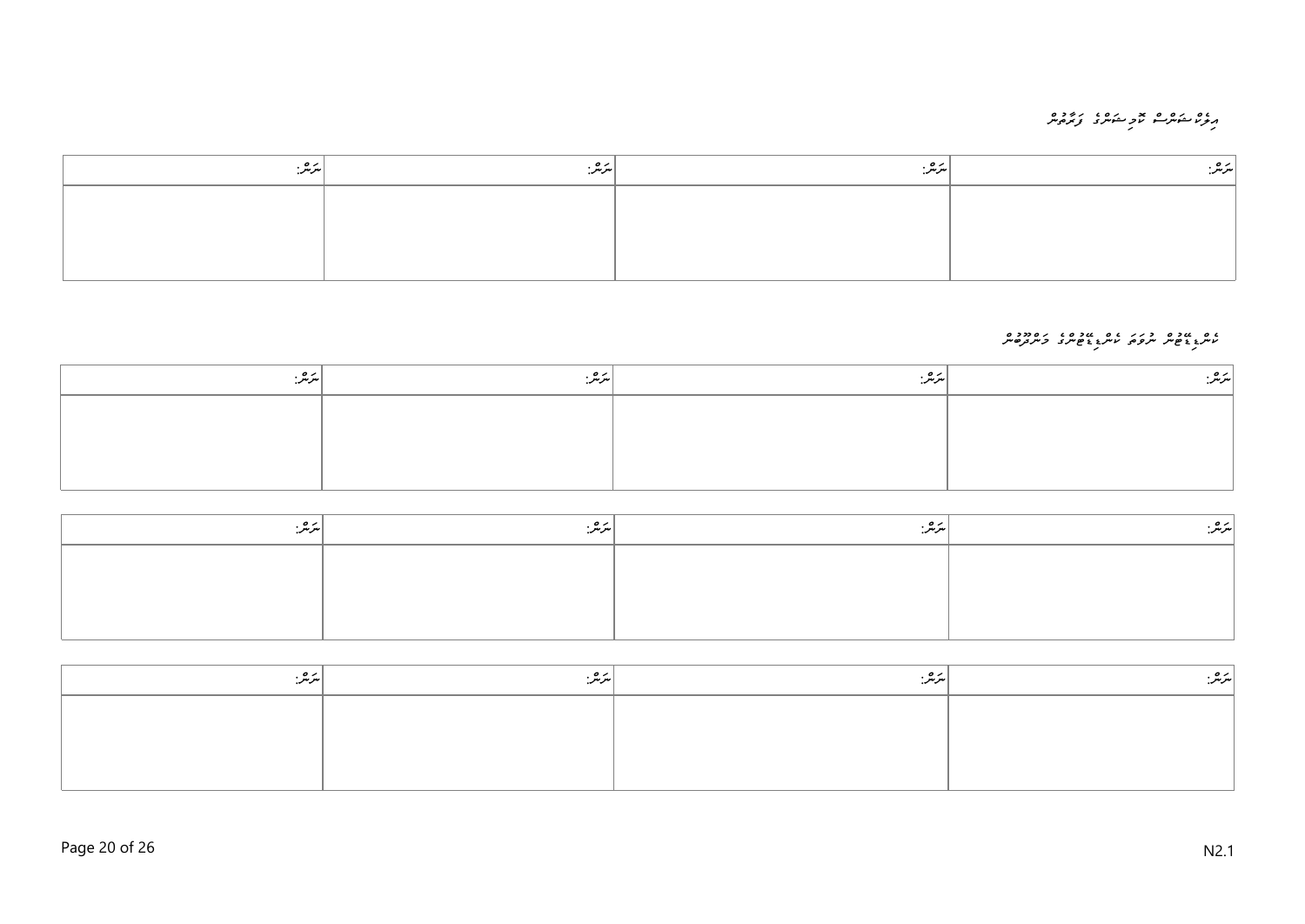| يره. | ο. | ا ير ه |  |
|------|----|--------|--|
|      |    |        |  |
|      |    |        |  |
|      |    |        |  |

| <sup>.</sup> سرسر. |  |
|--------------------|--|
|                    |  |
|                    |  |
|                    |  |

| ىئرىتر. | $\sim$ | ا بر هه. | لىرىش |
|---------|--------|----------|-------|
|         |        |          |       |
|         |        |          |       |
|         |        |          |       |

| 。<br>مرس. | $\overline{\phantom{a}}$<br>مر مىر | ىرىر |
|-----------|------------------------------------|------|
|           |                                    |      |
|           |                                    |      |
|           |                                    |      |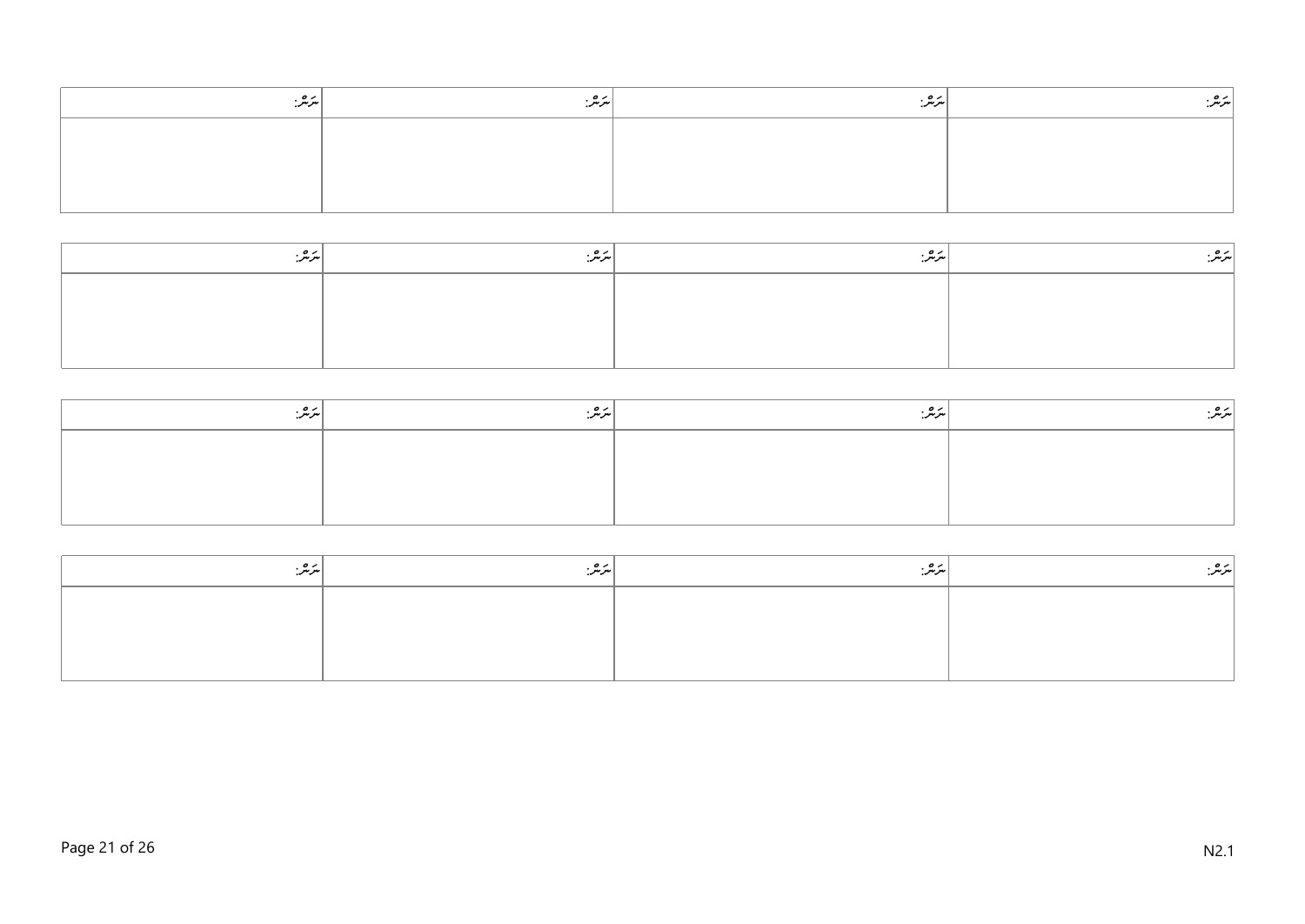| ير هو . | $\overline{\phantom{a}}$ | يرمر | اير هنه. |
|---------|--------------------------|------|----------|
|         |                          |      |          |
|         |                          |      |          |
|         |                          |      |          |

| ئىرتىر: | $\sim$<br>ا سرسر . | يئرمثر | o . |
|---------|--------------------|--------|-----|
|         |                    |        |     |
|         |                    |        |     |
|         |                    |        |     |

| 'تترنثر: | ر ه |  |
|----------|-----|--|
|          |     |  |
|          |     |  |
|          |     |  |

|  | . ه |
|--|-----|
|  |     |
|  |     |
|  |     |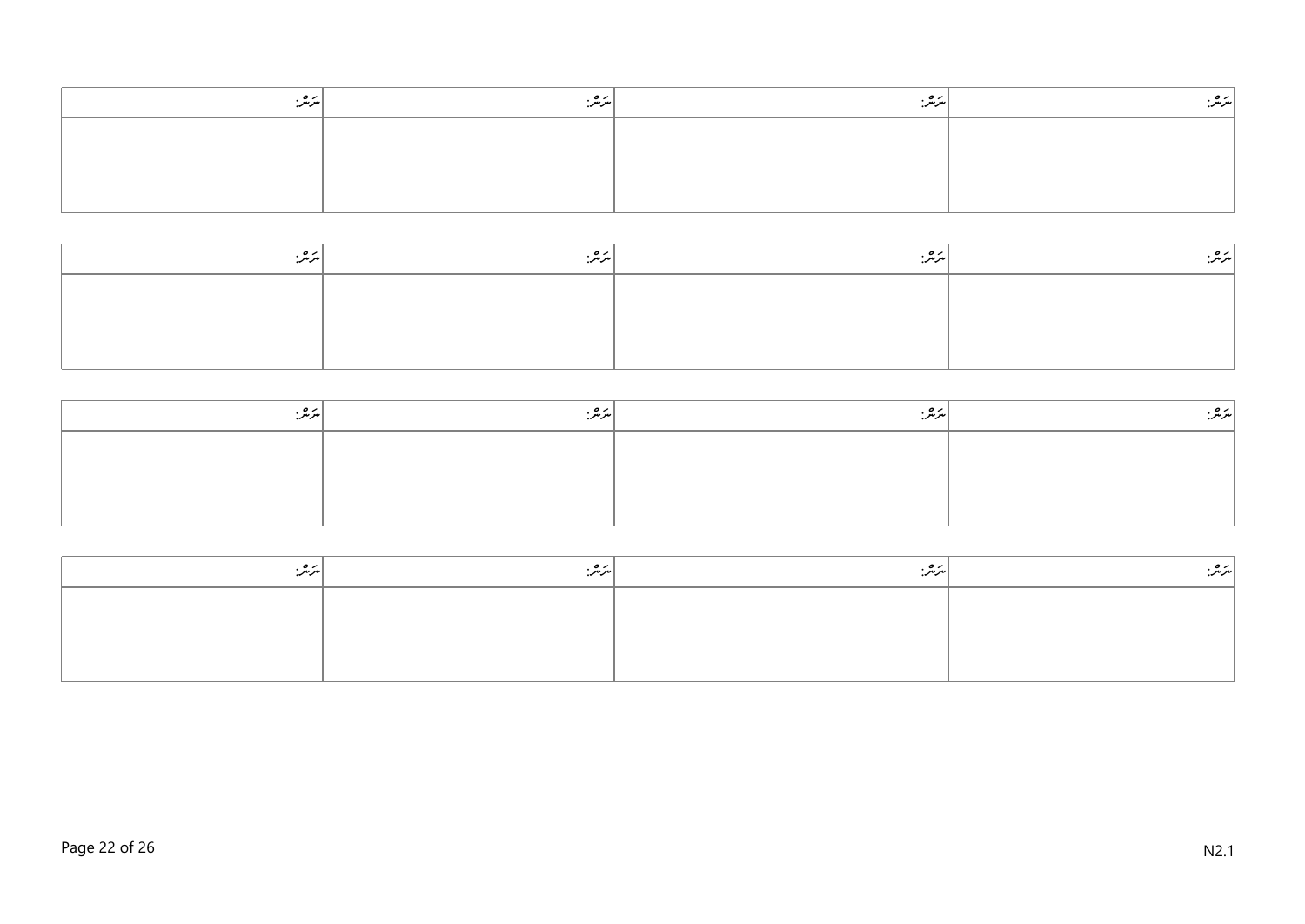| ير هو . | $\overline{\phantom{a}}$ | يرمر | اير هنه. |
|---------|--------------------------|------|----------|
|         |                          |      |          |
|         |                          |      |          |
|         |                          |      |          |

| ئىرتىر: | $\sim$<br>ا سرسر . | يئرمثر | o . |
|---------|--------------------|--------|-----|
|         |                    |        |     |
|         |                    |        |     |
|         |                    |        |     |

| الترنثر: | ' مرتكز: | الترنثر: | .,<br>سرسر. |
|----------|----------|----------|-------------|
|          |          |          |             |
|          |          |          |             |
|          |          |          |             |

|  | . ه |
|--|-----|
|  |     |
|  |     |
|  |     |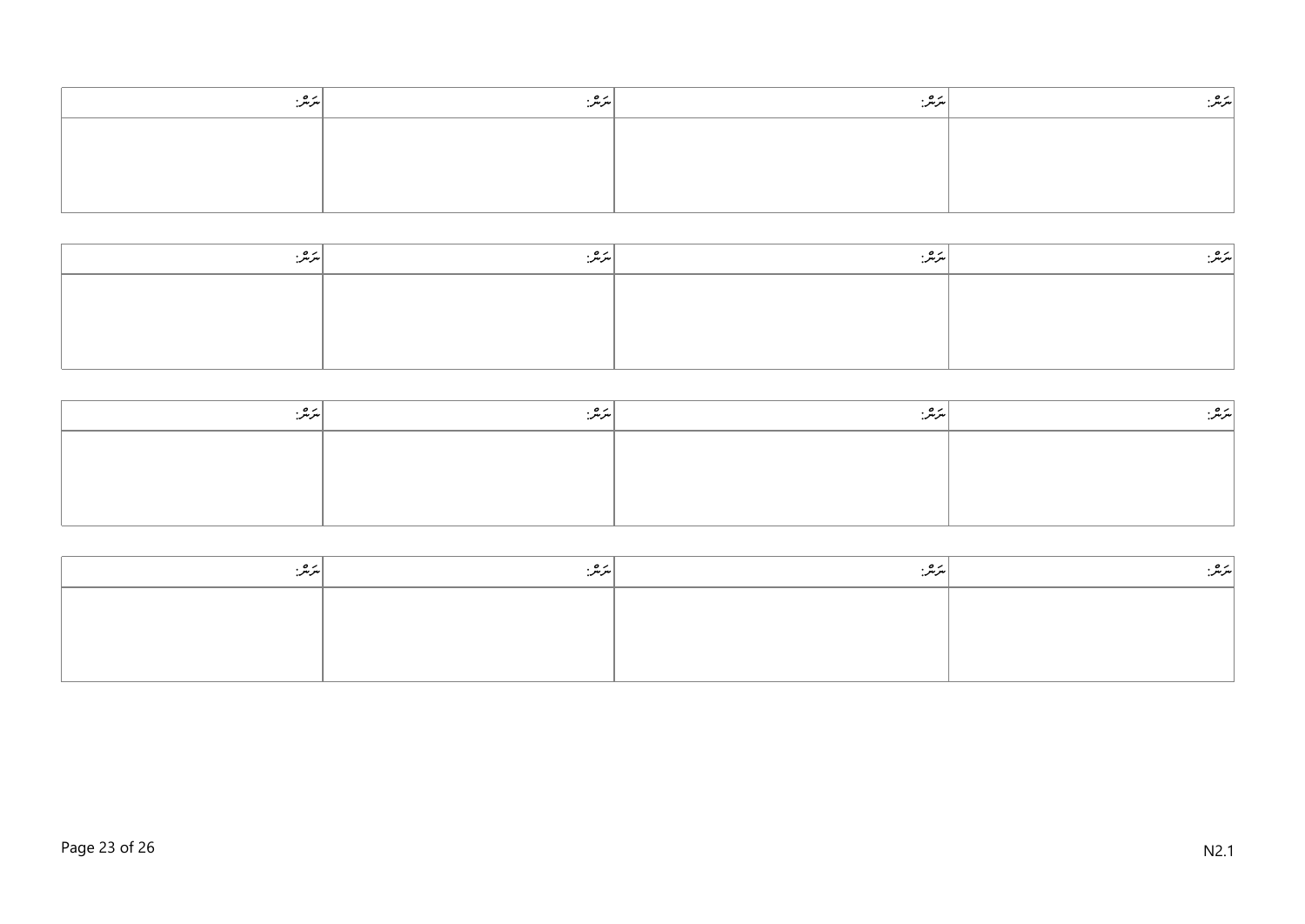| $\cdot$ | 。 | $\frac{\circ}{\cdot}$ | $\sim$<br>سرسر |
|---------|---|-----------------------|----------------|
|         |   |                       |                |
|         |   |                       |                |
|         |   |                       |                |

| يريثن | ' سرسر . |  |
|-------|----------|--|
|       |          |  |
|       |          |  |
|       |          |  |

| بر ه | . ه | $\sim$<br>سرسر |  |
|------|-----|----------------|--|
|      |     |                |  |
|      |     |                |  |
|      |     |                |  |

| 。<br>. س | ىرىىر |  |
|----------|-------|--|
|          |       |  |
|          |       |  |
|          |       |  |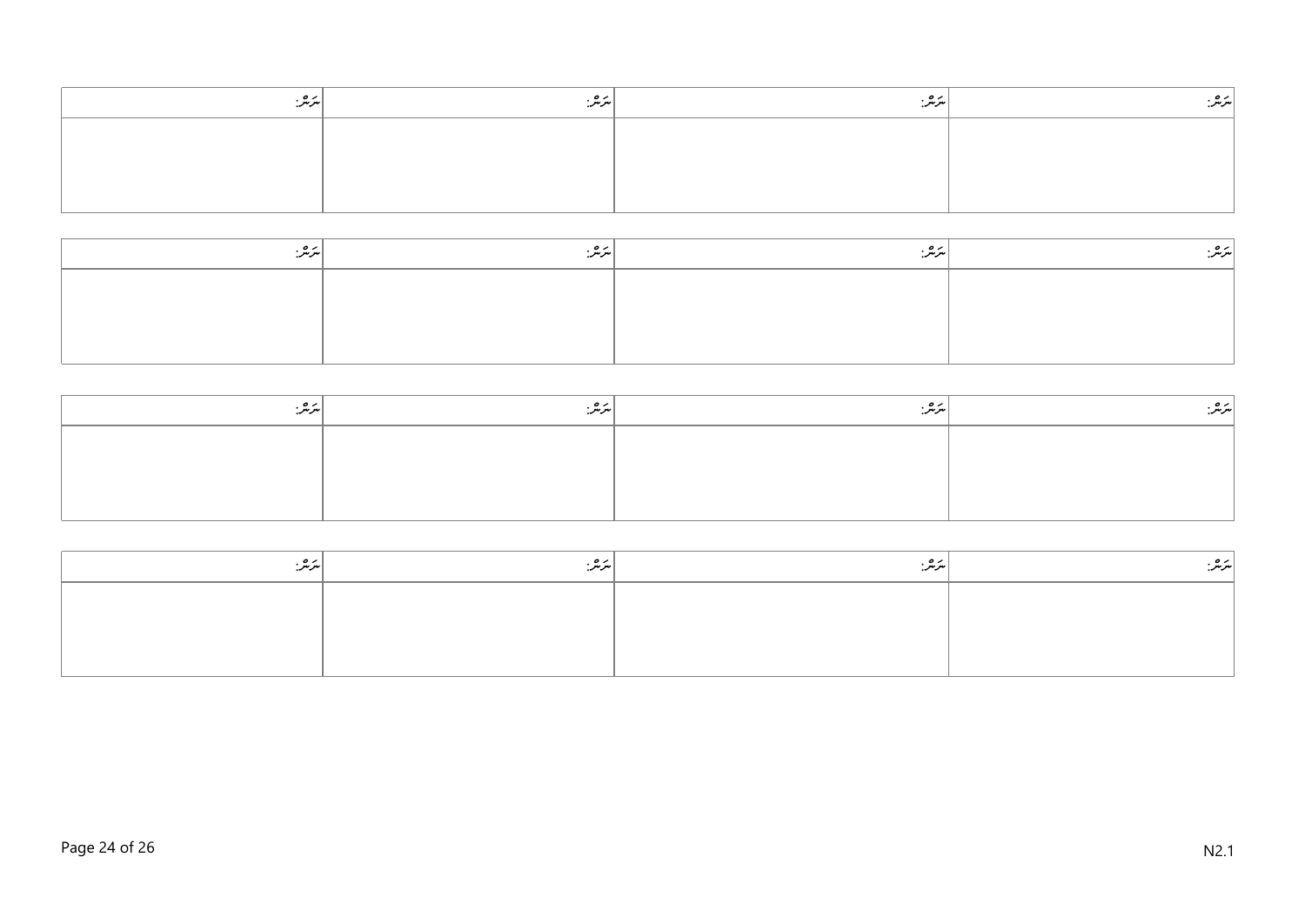| ير هو . | $\overline{\phantom{a}}$ | يرمر | اير هنه. |
|---------|--------------------------|------|----------|
|         |                          |      |          |
|         |                          |      |          |
|         |                          |      |          |

| ئىرتىر: | $\sim$<br>ا سرسر . | يئرمثر | o . |
|---------|--------------------|--------|-----|
|         |                    |        |     |
|         |                    |        |     |
|         |                    |        |     |

| انترنثر: | ر ه |  |
|----------|-----|--|
|          |     |  |
|          |     |  |
|          |     |  |

|  | . ه |
|--|-----|
|  |     |
|  |     |
|  |     |